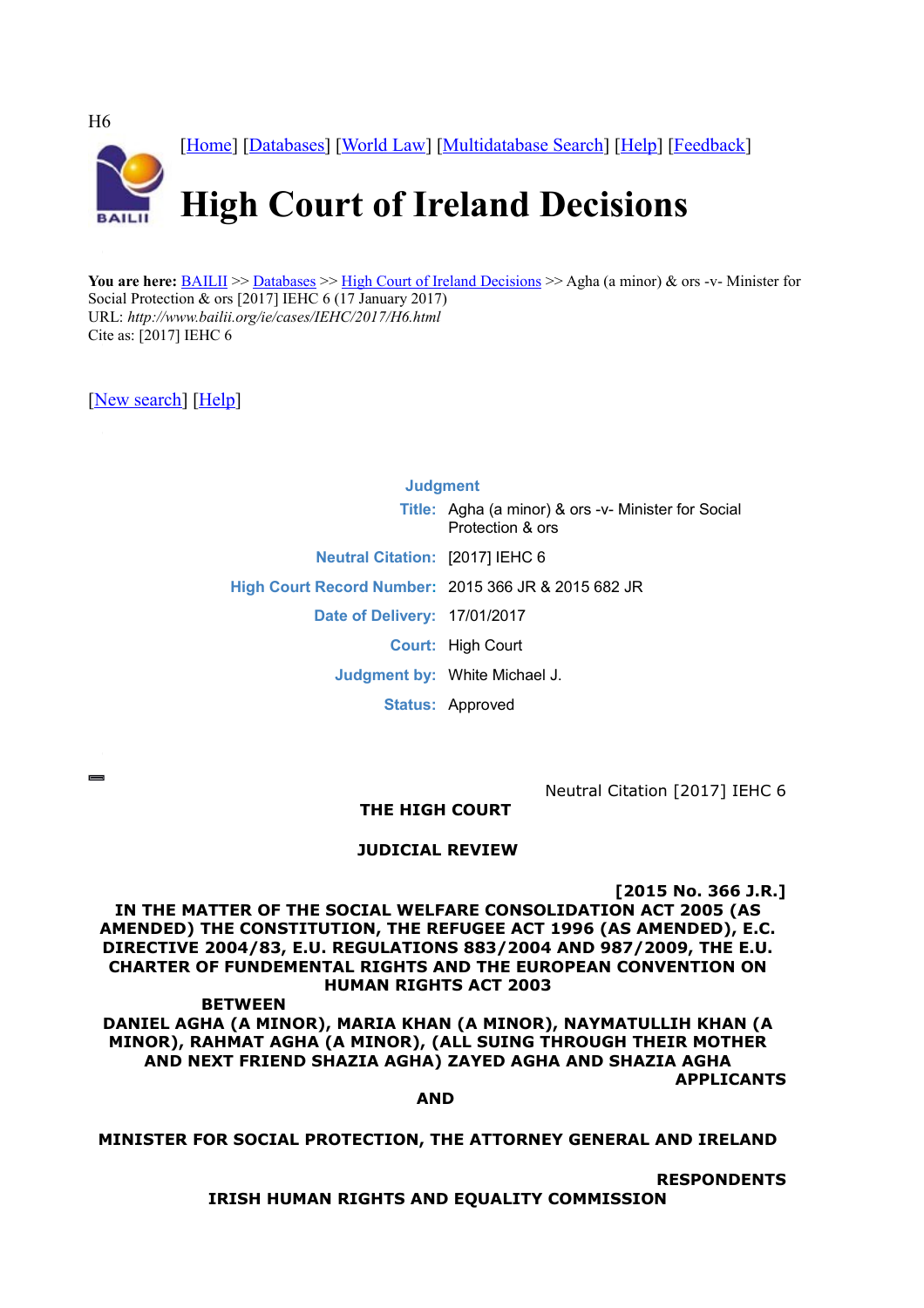**NOTICE PARTY**

**(FIRST ACTION)**

#### **AND**

#### **THE HIGH COURT**

#### **JUDICIAL REVIEW**

**[2015 No. 682 J.R.]**

### **BETWEEN VICTORIA OSINUGA (A MINOR SUING BY HER MOTHER AND NEXT FRIEND, FAITH OSAGIE) AND FAITH OSAGIE**

**APPLICANTS**

#### **MINISTER FOR SOCIAL PROTECTION, IRELAND AND ATTORNEY GENERAL**

**AND**

**RESPONDENTS.**

**(SECOND ACTION)**

# **JUDGMENT of Mr. Justice White delivered on the 17th January, 2017**

1. By order of this court on 29th June, 2015, the applicants in the first action were given leave to apply for judicial review seeking the following reliefs.

> (a) An order of certiorari quashing the decision of the first named respondent dated 2nd April, 2015, refusing to grant the payment of child benefit, including arrears of payment, to the sixth named applicant for the benefit of the first to fourth named applicants.

(b) Without prejudice to the foregoing an order of certiorari quashing the decision of the first named respondent dated 2nd April, 2015, insofar as the said decision refuses to grant the payment of child benefit, including arrears of payment, to the sixth named applicant for the benefit of the first applicant.

(c) A declaration that as a recognised refugee the first named applicant is entitled to receive the benefit and support of child benefit, by way of payment to the sixth named applicant.

(d) A declaration that as a refugee since birth the first named applicant is entitled to arrears of child benefit by way of payment to the sixth named applicant, from his birth and/or when he first applied for refugee status and/or from twelve months prior to the application for child benefit made by the sixth named applicant.

(e) A declaration that the second to fourth named applicants are entitled to receive the benefit and support of child benefit, by way of payment to the sixth named applicant from the date of application for child benefit.

(f) Without prejudice to the foregoing if necessary a declaration that the first to fourth named applicants are entitled to receive payment of arrears of child benefit by way of payment to the sixth named applicant, from the date of application for child benefit to the date the sixth named applicant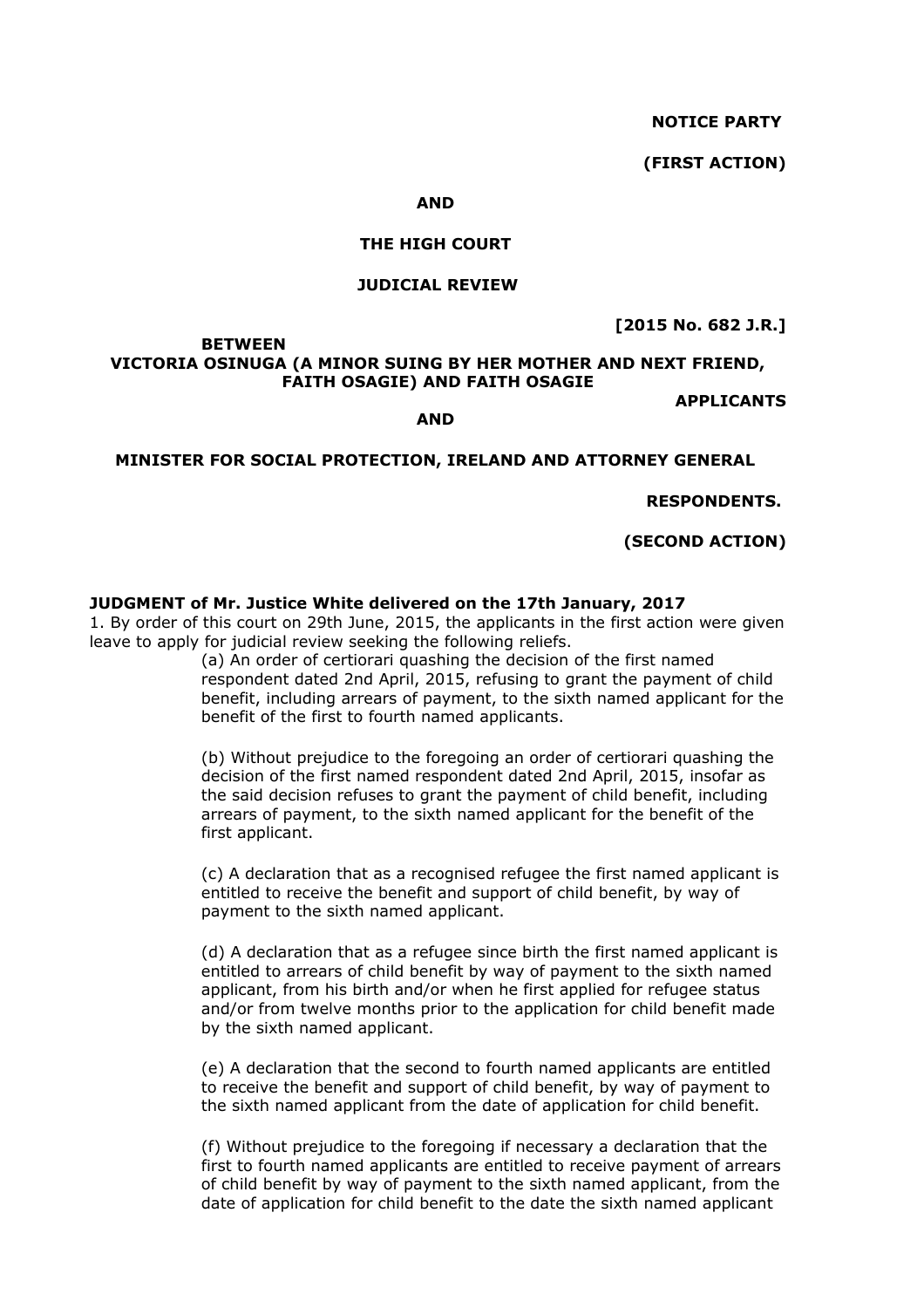is granted formal permission to remain in the State.

(g) A declaration that ss. 220 (3), 246 (5) and 246 (7) of the Social Welfare Consolidation Act, 2005 (As amended), taken individually and/or in a combination with each other, are repugnant to the Constitution and in breach of EU law.

(h) A declaration that s. 246 (8) of the Social Welfare Consolidation Act, 2005 (As amended) is repugnant to the Constitution and in breach of European law.

(i) A declaration that ss. 220 (3), 246 (5), 246 (7) and 246 (8) of the Social Welfare Consolidation Act, 2005 (as amended) taken individually and/or in combination with each other, unlawfully denied the first named applicant his rights and entitlements pursuant to ss. 3(2) (ii) and 18 (3) of the Refugee Act 1996 (as amended) and Articles 20, 23 and 28 of EC Directive 2004/83.

(j) Damages for breach of the applicants' constitutional rights.

(k) Damages for breach of the applicants' EU law rights.

(l) If necessary, a declaration pursuant to s. 5, European Convention of Human Rights Act 2003, that s. 220(3) and/or s. 246(5) and/or (7) and/or (8) of the Social Welfare Consolidation Act 2005 (as amended) taken individually or together are incompatible with the Convention.

(m) Further or other order including, if necessary, an order extending the period within which the application herein be made.

(n) Costs.

2. The application was grounded on the affidavit of the sixth applicant sworn on 25th June, 2015, together with exhibits. An originating motion dated 7th July, 2015, was issued returnable for 20th October, 2015. A statement of opposition on behalf of the defendants was filed and served on 5th November, 2015. Tina Burns, Assistant Principal Officer of the Department of Social Protection swore an affidavit on behalf of the defendants on 5th November, 2015. Eugene Banks, Principal Officer in the Department of Justice and Equality swore an affidavit on 10th November, 2015, dealing with the direct provision system for those who have applied for asylum or applied to remain resident in the Republic of Ireland. The sixth applicant swore an affidavit in reply to this on 11th January, 2016. The matter was at hearing on 10th, 11th, 12th and 31st May, 2016 and judgment was reserved.

#### **Factual Background of First Action**

3. The facts of the case are undisputed. The fifth and sixth applicants are citizens of Afghanistan who came to Ireland in May 2008 and resided within the direct provision system from May 2008 to 1st December, 2008, and from 1st June, 2010 onwards. They have four children, Rahmat born in Pakistan on 20th May, 2006; Naymatullah born in Ireland on 10th August, 2008; Maria born on 26th July, 2009 in Ireland; and Daniel born on 5th April, 2013 in Ireland.

4. On first arrival in Ireland in 2008, the fifth and sixth applicants were treated as Pakistani nationals as they originally had Pakistani identity documents which were false.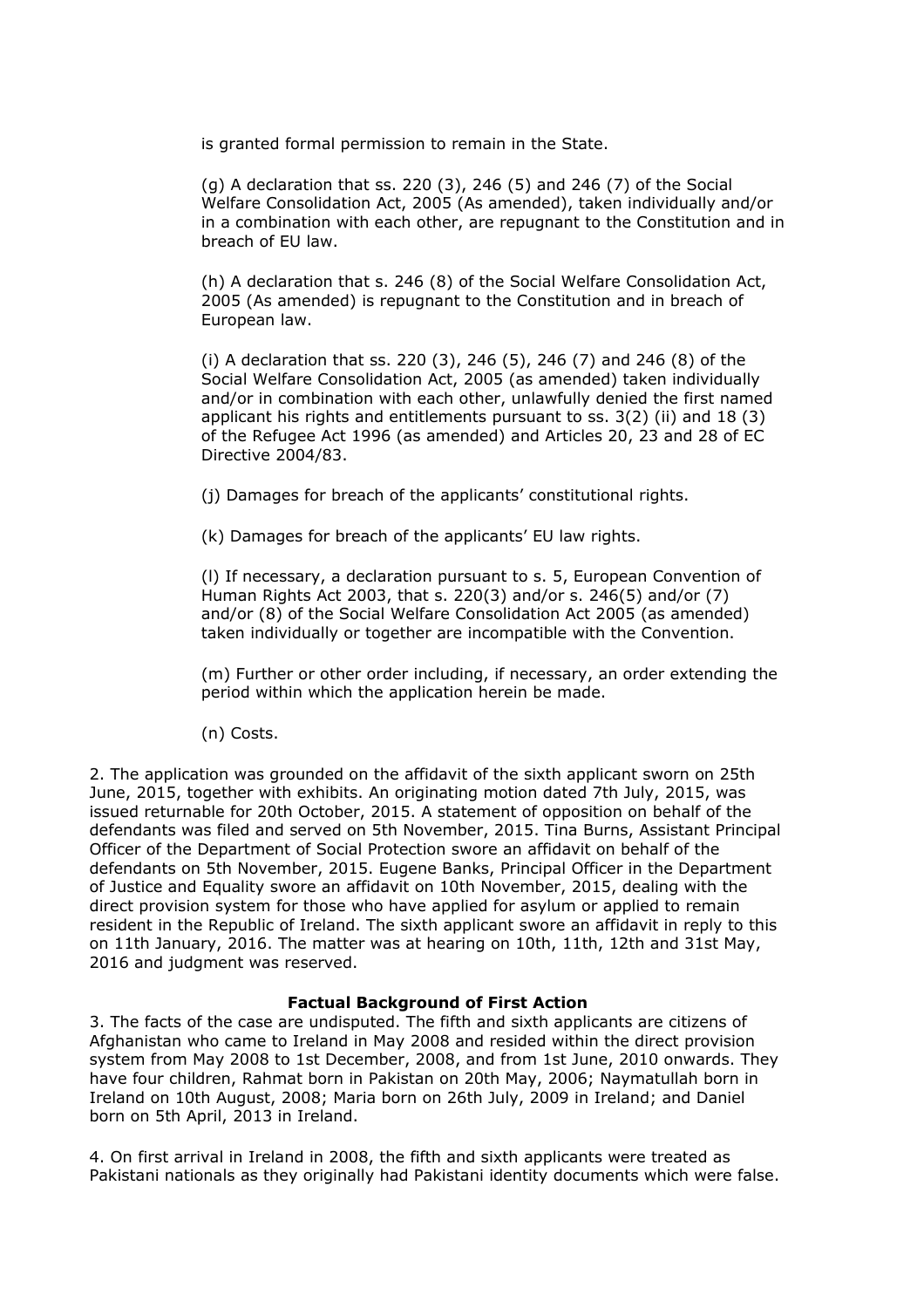5. Subsequently, their citizenship of Afghanistan was established by way of passports and identity papers. The original decision was to transfer the family to the United Kingdom under EU rules but the fifth and sixth applicant went into hiding. Subsequently, deportation orders were signed by the Minister for Justice in March 2012, on the basis that they were Pakistani nationals.

6. However, once their Afghanistan citizenship was established, the youngest son, Daniel, the first applicant made an application for refugee status. The Refugee Appeals Tribunal on appeal from the Refugee Applications Commissioner issued a decision in writing on 9th December, 2014, declaring the first applicant to be a refugee. This was communicated by letter of 8th January, 2015, to the first applicant from the Irish Naturalisation and Immigration Service.

7. Subsequently, on 14th January, 2015, the fifth and sixth applicants together with the remaining members of their family applied pursuant to s. 18 of the Refugee Act 1996 for family reunification. That permission was granted on 11th September 2015, by letter from the Irish Naturalisation and Immigration Service when the family were permitted to remain with the first applicant, Daniel.

8. There is no allegation in this case that there was any culpable delay on dealing with the application for refugee status of the first applicant or the application to remain of the rest of the family.

9. The sixth applicant made an application for child benefits for all her children on 19th February, 2015, and the first respondent issued a written decision on 2nd April, 2015, claim reference No. 1415262E. The letter stated as follows:-

"I refer to your claim for child benefit made on 19th February, 2015.

One of the qualifying conditions for receipt of child benefit is that you must be habitually resident in this State. I have decided that you do not satisfy the condition of being habitually resident in this State for the following reason.

You are awaiting a decision from the Department of Justice and Equality on your residency application and you do not, as yet, have the right to reside in the State. Section 246 of the Social Welfare Consolidation Act 2005 (as amended), explicitly states that a person who has not been granted permission to remain in the State shall not be regarded as being habitually resident."

10. In the second Action by order of this court on 7th December, 2015, the court granted the applicants leave to seek the following reliefs:-

(i) An order of *certiorari* quashing the decisions of the first named respondent of 2nd November, 2015 and 30th November, 2015.

(ii) A declaration that s. 246(5), s. 246(7)(a) and/or s. 246(7)(d) and/or s. 246(8) of the Social Welfare Consolidation Act 2005 (as amended) are contrary to, *inter alia*, Article 20 of the Treaty on the functioning of the European Union, in the premises that the second named applicant derives a right to reside in the State premised upon her parentage of the second named applicant and that the said right is merely declaratory and persist not from the date of recognition in this State but from the date of the birth of the first named applicant.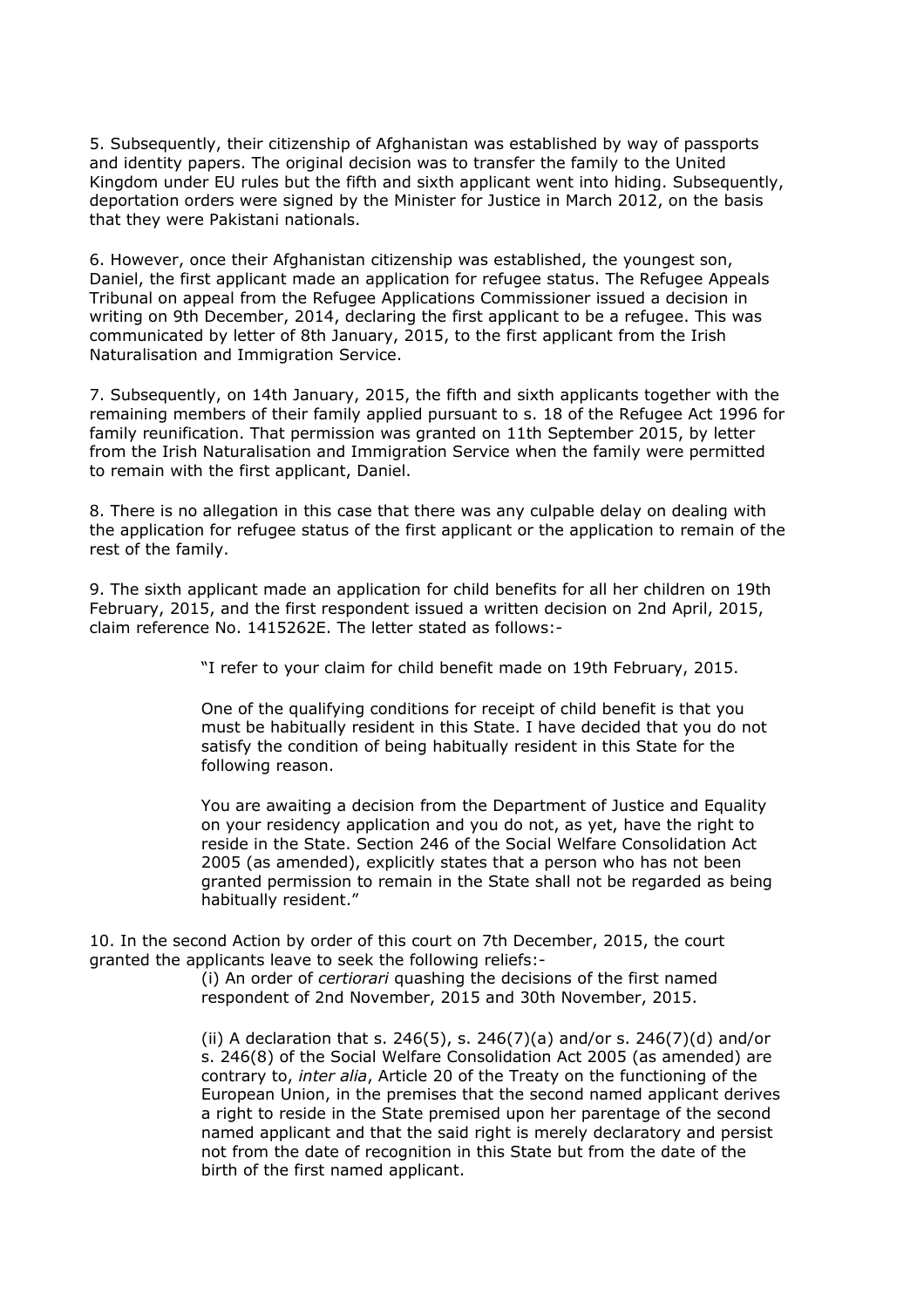(iii) In the alternative, and without prejudice to the foregoing, a declaration that, *inter alia*, s. 246(5), s. 246(7)(a) and/or s. 246(7)(d) and s. 246(8) of the Social Welfare Consolidation Act 2005, as amended, are unconstitutional in the premises that, *inter alia*, the said sections have the effect of discriminating against the second named applicant by treating her unequally before the law with other Irish citizen children in an unjustified manner and are disproportionate, arbitrary and contrary to reason and fairness insofar as the sections wholly prohibit the payment of a Social Welfare payment intended for the first named applicant's benefit.

(iv) In the alternative, and without prejudice to the foregoing, a declaration that, inter alia, s. 246(5), s. 246(7)(a) and/or s. 246(7)(d) and s. 246(8) of the Social Welfare Consolidation Act 2005, as amended, are incompatible with the ECHR Act 2003, in the premises that, inter alia, the said sections have the effect of discriminating against the second named applicant by treating her unequally before the law with other Irish citizen children in an unjustified manner and are disproportionate, arbitrary and contrary to reason and fairness and/or interfere with the applicant's private life rights insofar as the sections wholly prohibit the payment of a Social Welfare payment intended for the first named applicant's benefit.

- (v) Further or other orders.
- (vi) Liberty to apply.
- (vii) Costs.

11. The second Applicant swore a grounding affidavit on the 4th December 2015, grounding the application. A Notice of Motion issued on 11th December 2015 originally returnable for 26th January 2016.The statement of opposition was filed on 22nd April, 2016. Tina Burns, Assistant Principal Officer, in the Child Benefits Section of the Department of Social Protection swore a replying affidavit on 22nd April, 2016. Eugene Banks, Principal Officer, in the Department of Justice and Equality swore a replying affidavit in respect of direct provision on 6th May, 2016. Faith Osagie, the second applicant swore a further affidavit on 7th November, 2016. The matter was at hearing on 15th and 16th November, 2016 and judgment was reserved.

# **Factual Background to Second Action**

12. The facts are not in dispute. In an affidavit sworn on 4th December, 2015, the second affidavit, Faith Osagie, the mother of the first applicant stated,

> "5. I say that I am a national of Nigeria. I arrived into this State on or about November 2013. I say I have applied for asylum on 21st November, 2014. I say I have received a negative decision from the office of the Refugee Applications Commissioner refusing me refugee status, decision dated 16th June, 2015 and 27th August, 2015. I further say that the said decision has been appealed to the Refugee Appeals Tribunal on 9th October, 2015, and I am awaiting an oral hearing for my case.

> 6. I say that in the early part of 2014, I met with my daughter's father, Olusegun Osinuga, who is an Irish citizen. On 23rd December, 2014, our daughter, Victoria, was born. Victoria is an Irish citizen, as evidenced by a copy of her passport….

7. I say that the relationship between me and Mr. Olusegun Osinuga is not ongoing but that he occasionally sees Victoria and occasionally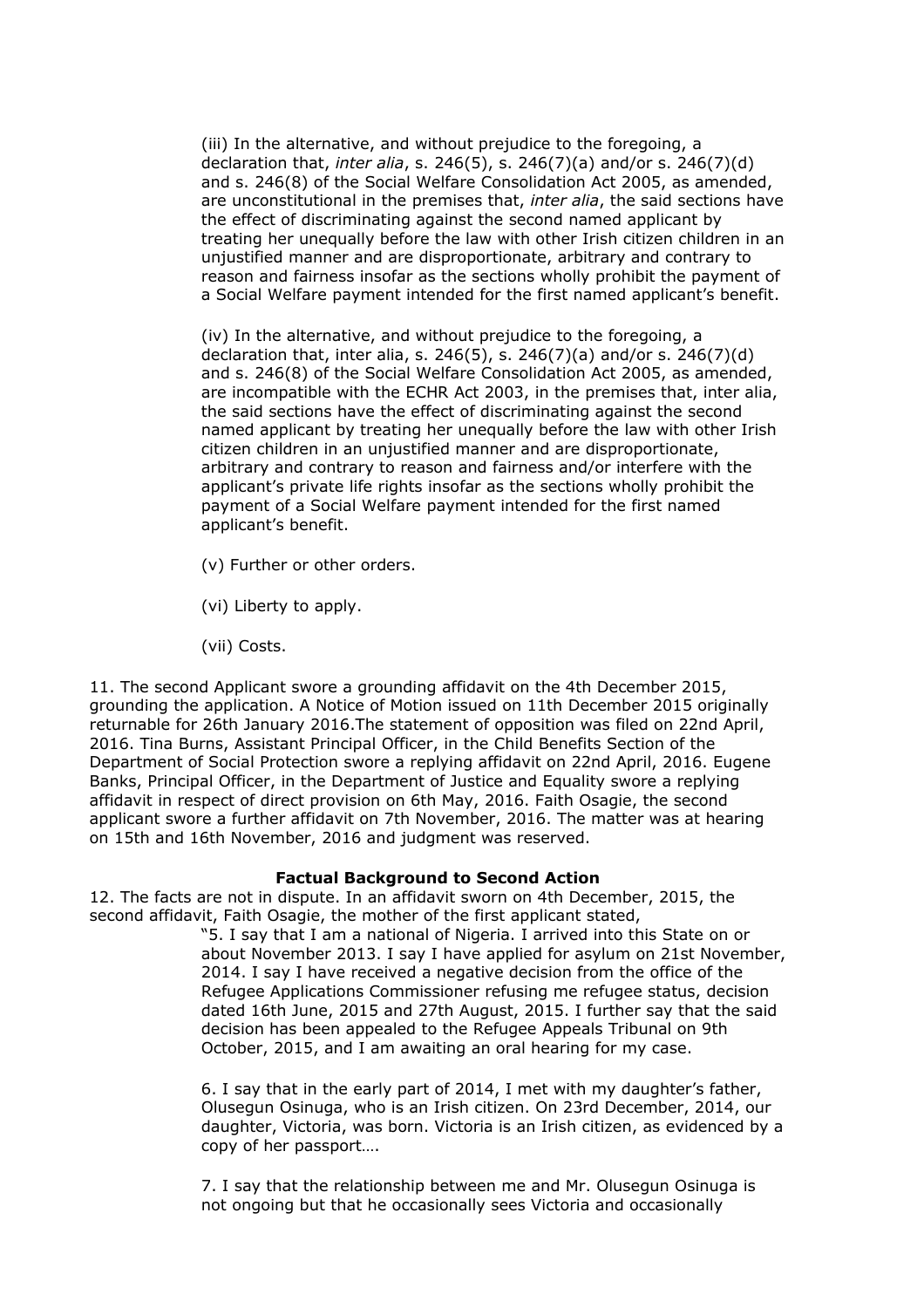provides small sums of money by way of support.

8. I say that following the birth of Victoria, I sought permission to remain in the State by virtue of my Irish born child. This application has not yet been determined….

9. I say that in late January 2015, I received a letter dated 15th January, 2015, from the Child Benefit Section inviting me to apply for child benefit. I say that I made a claim for child benefit to the first named respondent in respect of Victoria on 16th October, 2015…. By decision dated 2nd November, 2015, the first named respondent refused my application on the premise that I did not have a right to reside for the purposes of s. 246 of the Social Welfare Consolidation Act 2005, (as amended) and therefore could not be habitually resident….

13. She went on to state at para. 12:-

"12. I say that raising my daughter is very difficult given the circumstances we are living in as we are in direct provision accommodation and received less that €43 weekly together with food and lodgings. Victoria has sickle cell anaemia (HbSS) which is a severe hereditary form of anaemia."

14. In January 2016, the Minister for Justice and Equality granted the second applicant leave to remain on the basis of her parentage of the first applicant who was born on 23rd December, 2014 and she has been in receipt of child benefit payments since that date.

15. The issue which is relevant to the court's determination is an allegation by the applicants that child benefit should have been retrospectively paid from the date of birth of the first applicant on 23rd December, 2014, up to the date in January 2016, when the second applicant was granted leave to remain.

16. The first and second applicants in the second action have been in receipt of the services of the direct provision systems since the first applicant's birth in December 2014. The direct provision system has been explained in detail in the affidavit of Eugene Banks of the Department of Justice and Equality sworn on 6th May, 2016.

17. The second applicant made a claim for child benefit on 16th October, 2015, and was notified by letter of 2nd November, 2015, by the Social Welfare services of the Department of Social Protection that her claim had been unsuccessful. The reasons given in the letter are as follows:-

> "One of the qualifying conditions for receipt of child benefit is that you must be habitually resident in this State. I have decided that you do not satisfy the condition of being habitually resident in this State for the following reason.

> You are awaiting a decision from the Department of Justice and Equality on your residency application and you do not as yet have the right to reside in the State. Section 246 of the Social Welfare Consolidation Act 2005,(as amended,) explicitly states that a person who has not been granted permission to remain in the State shall not be regarded as being habitually resident."

18. As the legal submissions in both cases are broadly similar and relate to the same legal issue it is appropriate to consider the legal principles in both cases in tandem.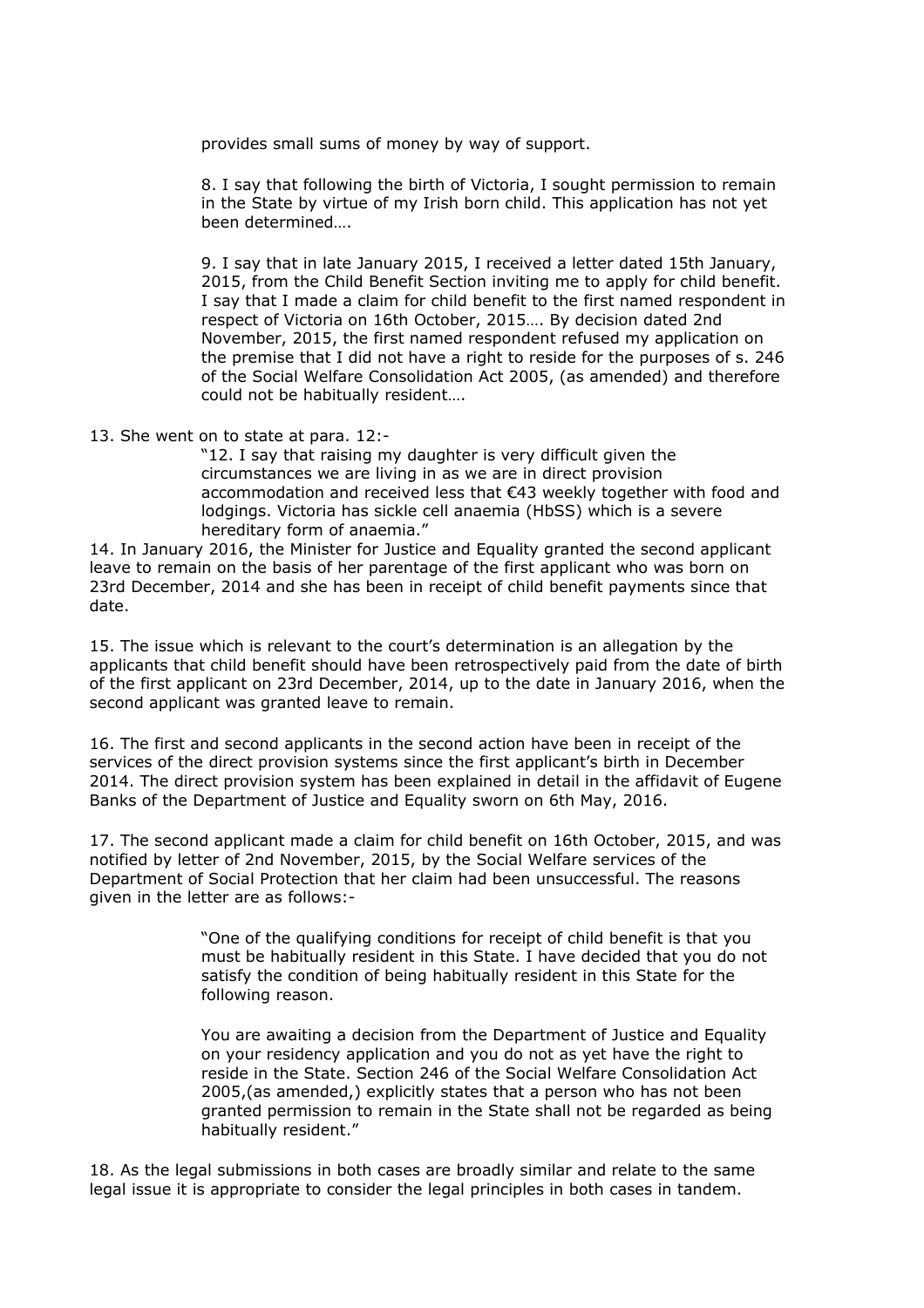# **The Relevant Provisions of the Social Welfare Consolidation Act 2005**

- 19. The relevant provisions are contained in Part 4 of the Act under child benefit.
- 20. Section 219 states:-

"(1) A child shall be a qualified child (in this Part referred to as a qualified child) for the purposes of child benefit where—

(a) he or she is under the age of 16 years, or

(b) having attained the age of 16 years he or she is under the age of 19 years and—

> (i) is receiving full-time education, the circumstances of which shall be specified in regulations, or

(ii) is, by reason of physical or mental infirmity, incapable of self-support and likely to remain so incapable for a prolonged period,

And

(c) he or she is ordinarily resident in the State, and

(d) he or she is not detained in a reformatory or an industrial school and is not undergoing imprisonment or detention in legal custody."

#### 21. Section 220 states:-

"(1) Subject to subsection (3), a person with whom a qualified child normally resides shall be qualified for child benefit in respect of that child and is in this Part referred to as a qualified person.

(2) For the purpose of subsection  $(1)$ -

(a) the Minister may make rules for determining with whom a qualified child shall be regarded as normally residing,

(b) a qualified child shall not be regarded as normally residing with more than one person, and

(c) where a qualified child is resident in an institution and contributions are made towards the cost of his or her maintenance in that institution, that child shall be regarded as normally residing with the person with whom in accordance with the rules made under paragraph (a) he or she would be determined to be normally residing if he or she were not resident in an institution but, where the person with whom the child would thus be regarded as normally residing has abandoned or deserted the child, the child shall be regarded as normally residing with the head of the household of which he or she would normally be a member if he or she were not resident in an institution.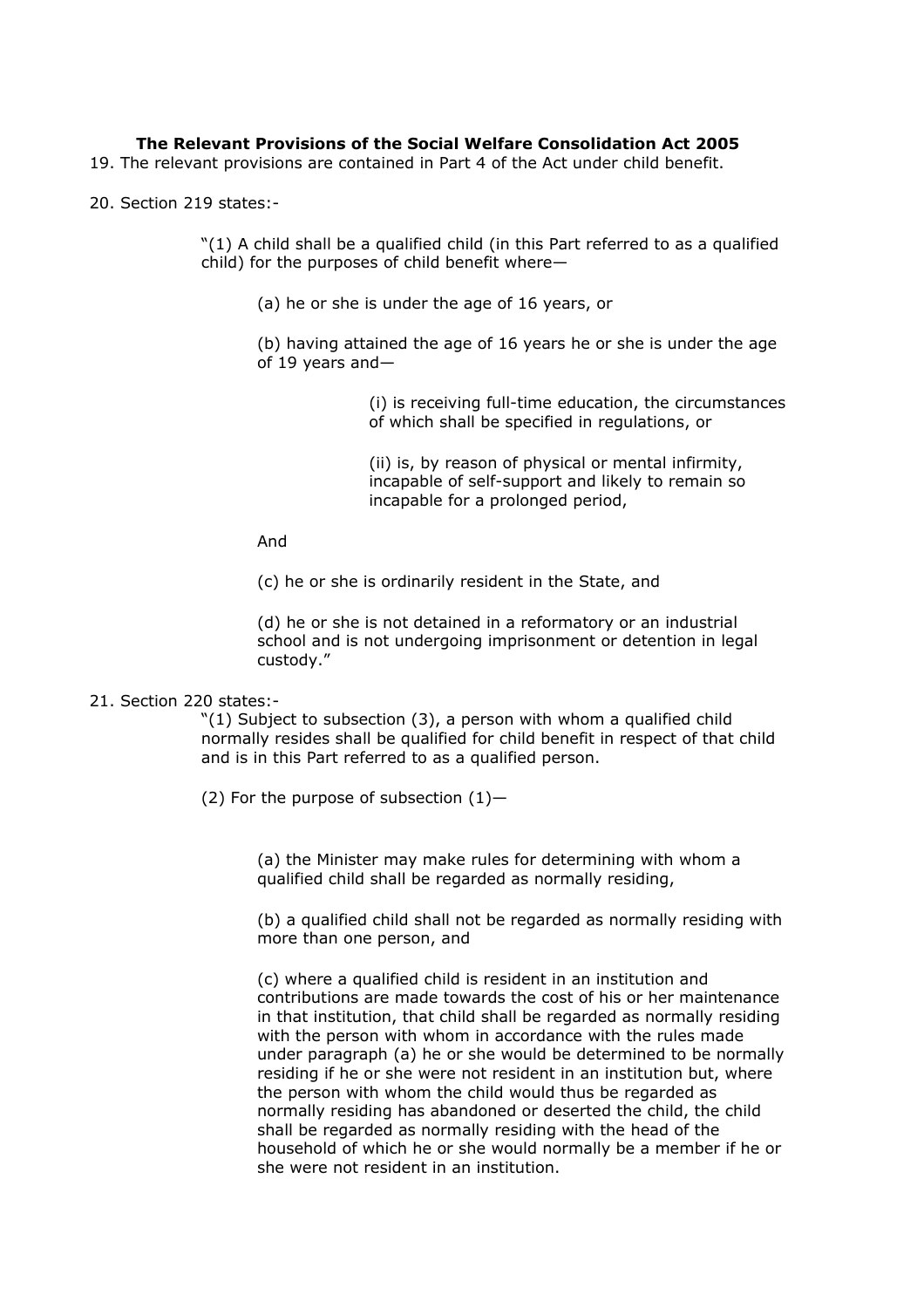$(3)$  A qualified person, other than a person to whom section 219  $(2)(a)$ , (b) or (c) applies, shall not be qualified for child benefit under this section unless he or she is habitually resident in the State."

#### 22. Section 246 states:-

"(1) A requirement, in any of the provisions specified in subsection (3) for a person to be habitually resident in the State means that-

(a) the person must be habitually resident in the State at the date of the making of the application, and the person must remain habitually resident in the State after the making of that application in order for any entitlement to subsist,

(b) the person is a worker or a self-employed person, residing in the State pursuant to Article 7 of Directive 2004/38/EC of the European Parliament and of the Council of 29th April 20042, from —

(i) a Member State, or

(ii) a member state of the European Economic Area,

(c) the person is a family member of a person referred to in paragraph (b),

(d) where a person referred to in paragraph (b) ceases to be such a worker or such a self-employed person, the person must be habitually resident in the State immediately after the date of such cessation, and must remain habitually resident in the State in order for any entitlement to subsist, or

(e) where a person referred to in paragraph (b) ceases to be such a worker or such a self-employed person, a family member of such a person must be habitually resident in the State immediately after the date of such cessation, and the family member must remain habitually resident in the State in order for any entitlement to subsist.

…

(3) The provisions of this Act referred to in subsection (1) are sections 149, 153(c), 161A(d), 163(3), 168(5), 173(6), 182, 196(a)(ii), 196(d)(i), 192, 210(9), 220(3) and 238(b)(v).

(4) A deciding officer or a designated person when determining whether a person is habitually resident in the State for the purpose of this Act shall take into consideration all the circumstances of the case including in particular the following-

(a) the length and continuity of residence in the State or in any other particular country,

(b) the length and purpose of any absence in the State,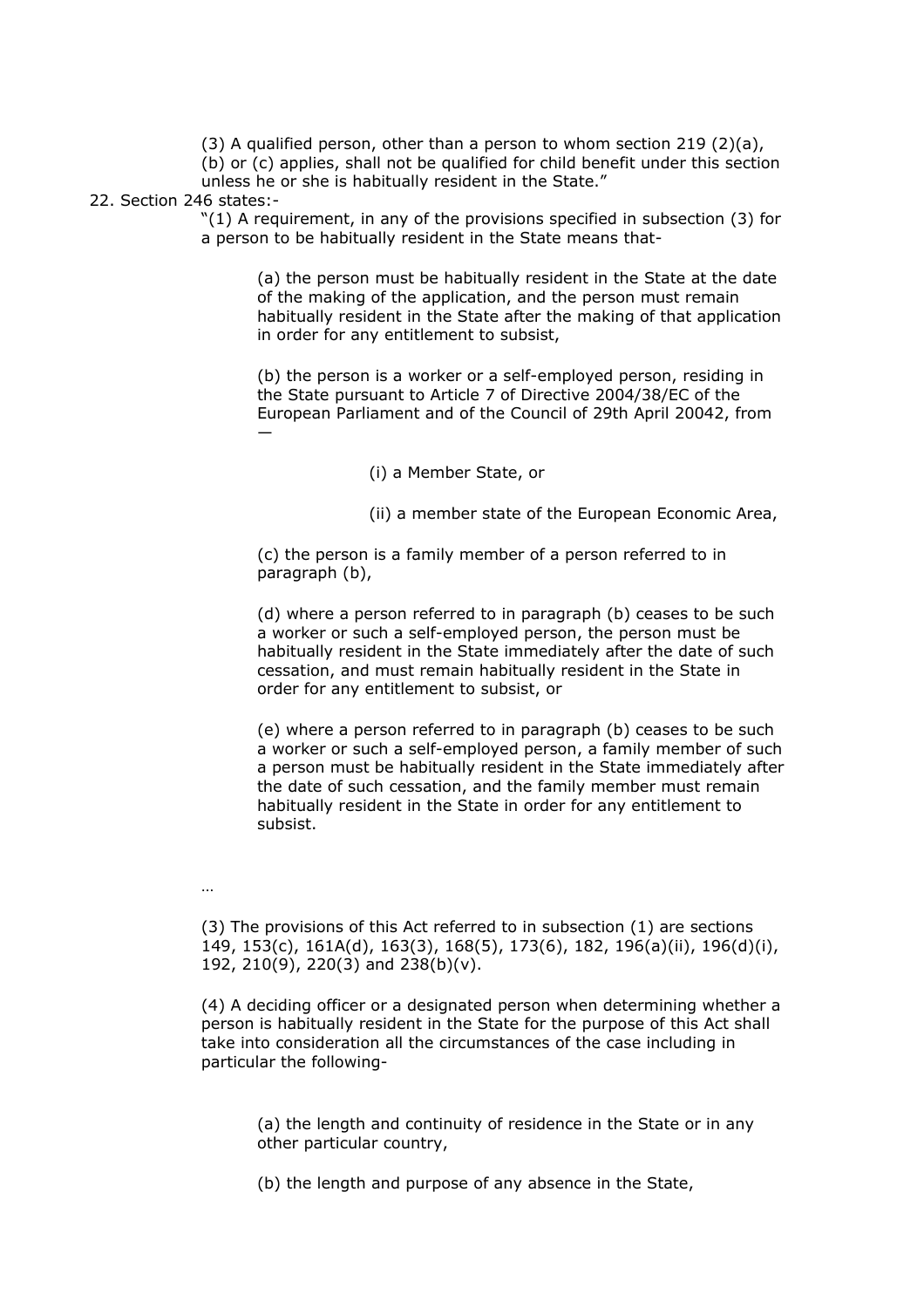(c) the nature and pattern of the person's employment,

(d) the person's main centre of interest, and

(e) the future intentions of the persons concerned as they appear from all the circumstances.

(5) Notwithstanding subsections (1) to (4) and subject to subsection (9), a person who does not have a right to reside in the State shall not for the purposes of this Act be regarded as being habitually resident in the State.

(6) The following persons shall, for the purpose of subsection (5), be taken to have a right to reside in the State-

> (a) an Irish citizen under the Irish Nationality and Citizenship Acts 1956 to 2004;

(b) a person who has a right to enter and reside in the State under the European Communities (Free Movement of Persons) (No. 2) Regulations 2006 (S.I. No. 656 of 2006), the European Communities (Aliens) Regulations 1977 ( S.I. No. 393 of 1977) or the European Communities (Right of Residence for Non-Economically Active Persons) Regulations 1997 (S.I. No. 57 of 1997);

(c) a person in respect of whom a declaration within the meaning of section 17 of the Act of 1996 is in force;

(d) a member of the family of a refugee, or a dependent member of the family of a refugee, in respect of whom permission has been granted to enter and reside in the State under, and in accordance with, section  $18(3)(a)$  or, as the case may be, section  $18(4)(a)$  of the Act of 1996;

(e) a programme refugee within the meaning of section 24 of the Act of 1996;

(f) a person to whom a permission granted to reside in the State under Regulation 23, 25 or 26 of the regulations of 2013 is in force.

(h) a person whose presence in the State is in accordance with a permission to be in the State given by or on behalf of the Minister for Justice, Equality and Law Reform under and in accordance with section 4 or 5 of the Immigration Act 2004.

(7) The following persons shall not be regarded as being habitually resident in the State for the purpose of this Act-

> (a) a person who has made an application under section 8 of the Act of 1996 and where the Minister for Justice, Equality and Law Reform has not yet made a decision as to whether a declaration under section 17 of the Act of 1996 will be given in respect of such application;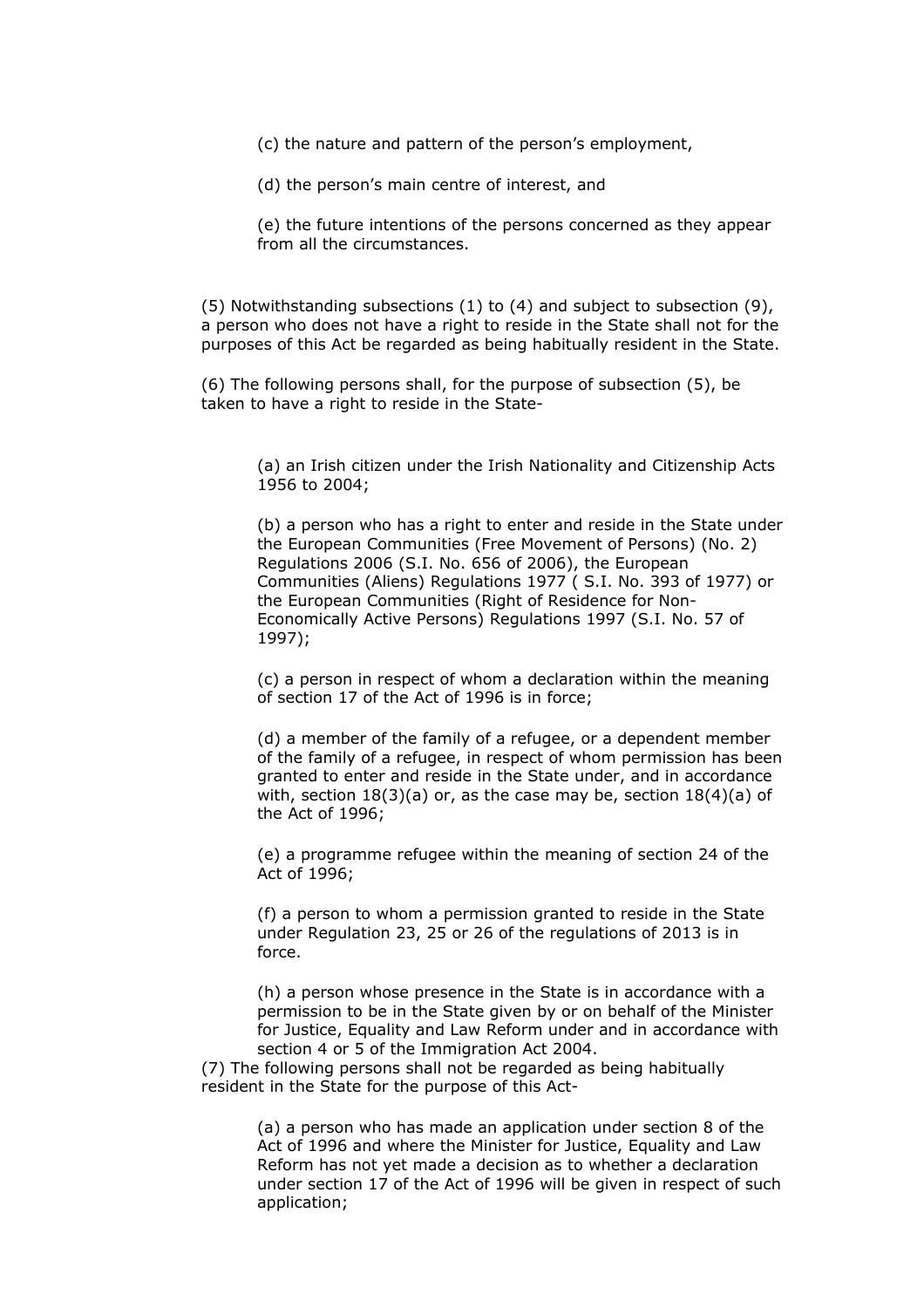(b) an applicant within the meaning of the Regulations of 2013 or any other person awaiting a grant of permission to reside in the State under Regulation 23, 25 or 26 of the Regulations of 2013,

(c) a person who has been notified under section 3(3)(a) of the Immigration Act 1999 that the Minister for Justice, Equality and Law Reform proposes to make a deportation order, whether or not that person has made representations under section 3(3)(b) of that Act, and where the Minister for Justice, Equality and Law Reform has not yet made a decision as to whether a deportation order is to be made in respect of such person;

(d) a person who has made an application under section 8 of the Act of 1996 which has been refused by the Minister for Justice, Equality and Law Reform;

(e) a person-

(i) whose application for subsidiary protection under Regulation 4 or 16 of the Regulations of 2006 has been refused, or whose permission under Regulation 4 or 16 of the Regulations of 2006 has been revoked,

(ii) whose application under Regulation 3 of the Regulations of 2013 for a subsidiary protection declaration has been refused or whose subsidiary protection declaration has been revoked, under the Regulations of 2013, or

(iii) whose application under Regulation 25 or 26 of the Regulations of 2013 has been refused, or has permission under Regulation 25 or 26 of the Regulations of 2013 has been revoked.

(f) a person in respect of whom a deportation order has been made under section 3 (1) of the Immigration Act 1999.

(8) For the purpose of this Act, where a person—

(a) is given a declaration that he or she is a refugee under section 17 of the Act of 1996,

(b) is granted permission to enter and remain in the State under section 18(3)(a) or 18(4)(a) of the Act of 1996,

(c) is granted permission to remain in the State under Regulation 4(4) of the Regulations of 2006,

(d) is granted permission to reside in the State under Regulations 23, 25 or 26 of the Regulations of 2013, or

(e) is granted permission to remain in the State under and in accordance with the Immigration Act t 2004 ,

he or she shall not be regarded as being habitually resident in the State for any period before the date on which the declaration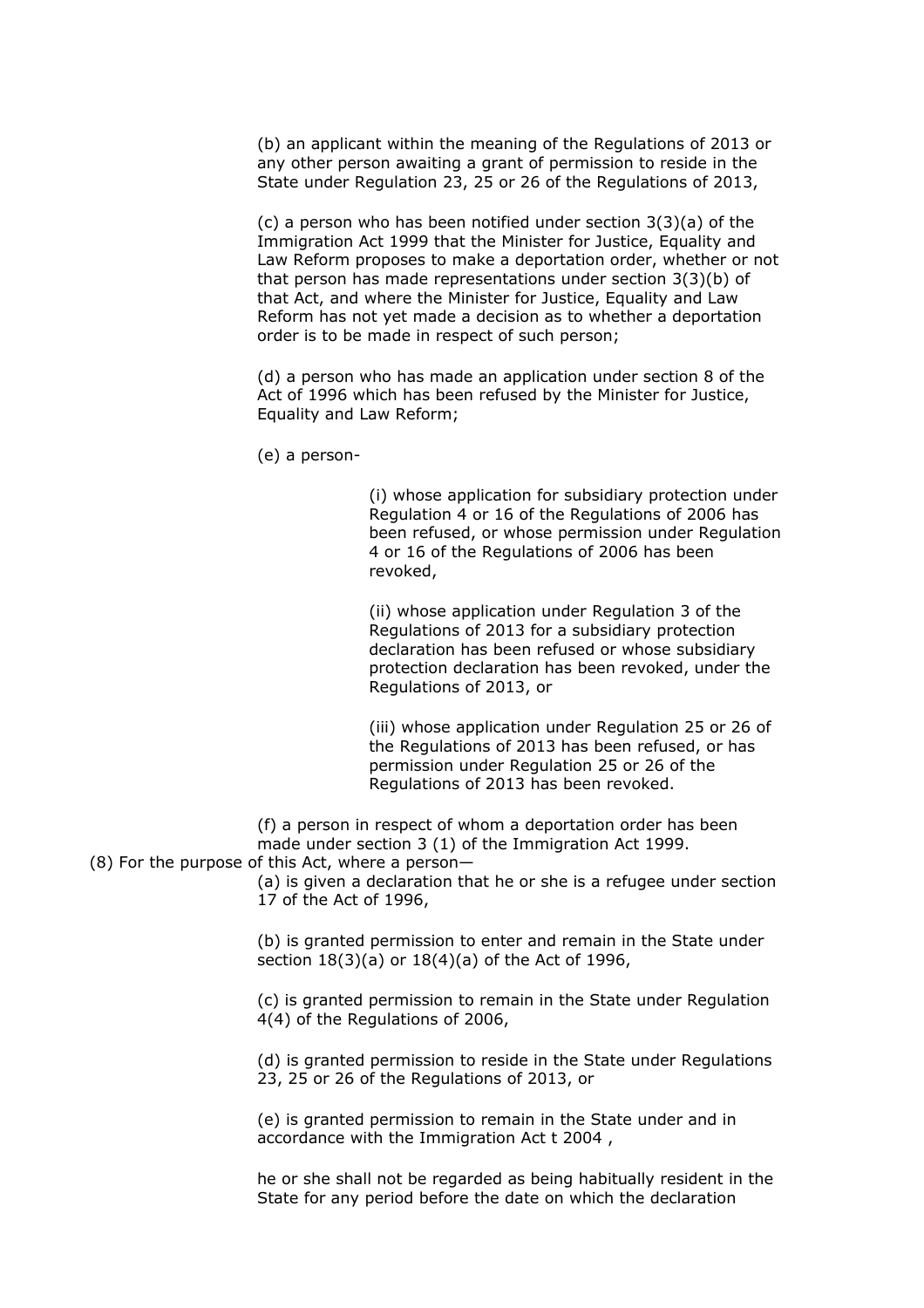referred to in paragraph (a) was given or the permission referred to in paragraph (b), (c), (d) or (e), was granted.

(9) Notwithstanding that a person has, or is taken to have in accordance with subsection (6), a right to reside in the State the determination as to whether that person is habitually resident in the State shall be made in accordance with subsections (1) and (4).

(10) In this section—

'Act of 1996' means the Refugee Act 1996 ;

'Regulations of 2006' means the European Communities (Eligibility for Protection) Regulations 2006 (S.I. No. 518 of 2006).

'Regulations of 2013' means the European Union (Subsidiary Protection) Regulation 2013 (S.I. No. 426 of 2013)."

23. Before the court considers the alleged discriminatory nature of the legal provisions on habitual residence and the prescription in the legislation disallowing payment of arrears of child benefit to a person who did not have habitual residence, the court has to establish the legal principles surrounding two other issues which the applicants have argued applies.

# **The Nature of Child Benefit**

24. The applicants contend that child benefit is a right of the child rather than the right of the parent or other qualified person claiming same. To establish what exactly is the nature of child benefit, it is appropriate that the court look no further than the legislation itself which has already been summarised by the court and is set out at Part 4 of the Social Welfare Consolidation Act 2005. Having examined Part 4, the court is satisfied that the interpretation placed on the benefit by Tina Burns Assistant Principal Officer of the first respondent in her affidavit sworn on 10th November, 2015, is the correct interpretation.

25. At para. 8, she states:-

"8. Child benefit is a payment offered by the State to eligible persons designed to meet some of the expenditure associated with the additional costs incurred in bringing up a child………..Currently child benefit is paid to around 610,000 families in respect of some 1.16m children with an estimated expenditure of around €1.9b in 2014.

9. Child benefit is one of the number of payments the Department of Social Protection makes to families with children, these also include qualified child increases, family income supplement and the back to school clothing and footwear allowance. Each of these payments is part of an overall system of child and family support payments consisting of both universal and more selected and targeted payments."

26. Child Benefit although paid for the benefit of a qualified child, is paid to a qualified person for the benefit of that child. It is not an automatic right of the qualified child to receive the benefit. The statutory framework envisages that the child must be a qualified child pursuant to s. 219 of the Act and that the payment must be made to a qualified person, and subject to s. 220(2) of the Act the Minister may make rules for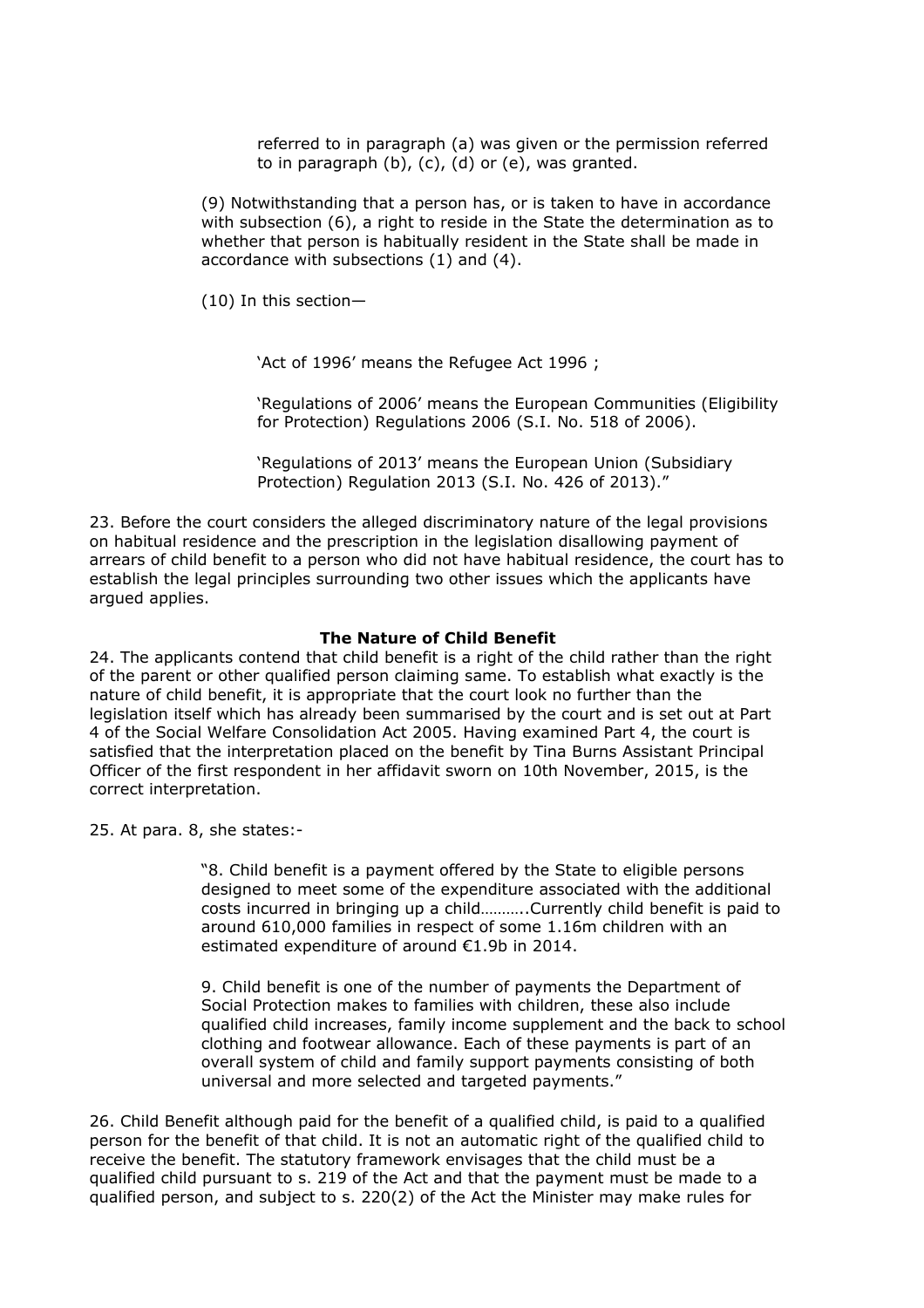determining with whom a qualified child should be regarded as normally residing.

### **Refugee Status**

27. The status of the fifth and sixth applicants in the First Action was regularised in accordance with s. 18 of the Refugee Act 1996, which states:- "18.(3)

> (a) Subject to subsection (5), if, after consideration of a report of the Commissioner submitted to the Minister under subsection (2), the Minister is satisfied that the person the subject of the application is a member of the family of the refugee, the Minister shall grant permission in writing to the person to enter and reside in the State and the person shall be entitled to the rights and privileges specified in section 3 for such period as the refugee is entitled to remain in the State.

(b) In paragraph (a), "member of the family", in relation to a refugee, means—

> (i) in case the refugee is married, his or her spouse (provided that the marriage is subsisting on the date of the refugee's application pursuant to subsection  $(1)$ ,

> (ii) in case the refugee is, on the date of his or her application pursuant to subsection (1), under the age of 18 years and is not married, his or her parents, or a child of the refugee who, on the date of the refugee's application pursuant to subsection (1), is under the age of 18 years and is not married."

28. The applicants in the First Action have submitted that if and when an asylum seeker is granted refugee status, that is a recognition of an existing status arising from that person's arrival in the State from which he or she seeks asylum and that it follows that if granted refugee status entitlements to Social Welfare should be backdated to the date of first application for asylum. The applicants contend that as the First applicant was granted refugee status on 8th January 2015, and as s. 18 consent would follow almost automatically, child Benefit should have been backdated at least from 8th January 2015.

29. This matter has already been dealt with obliquely in the judgment of *B.K. (a minor suing by her mother and next friend, D.M.) v. Minister for Justice, Equality and Law Reform,* a judgment of the late Mr. Justice Feeney of 21st December, 2011. That judgment was dealing with the length of residency of the parent of a child born in Ireland but where the parent was an applicant for asylum and whether that time could be taken into consideration pursuant to s. 6A(1) of the Irish Nationality and Citizenship Act 1956, as amended.

30. The matter was also dealt with at some length in an English Court of Appeal decision, *Hannah Blakesley v. Secretary of State for Work and Pensions* [\[2015\] EWCA](http://www.bailii.org/ew/cases/EWCA/Civ/2015/141.html)  [Civ 141,](http://www.bailii.org/ew/cases/EWCA/Civ/2015/141.html) reported at [2015] 1 WLR 13150.

31. The relevant provisions of the Refugee Act 1996 are s. 8(1)(a) which states:-

"A person who arrives at the frontiers of the State seeking asylum in the State or seeking the protection of the State against persecution or requesting not to be returned or removed to a particular country or otherwise indicating an unwillingness to leave the State for fear of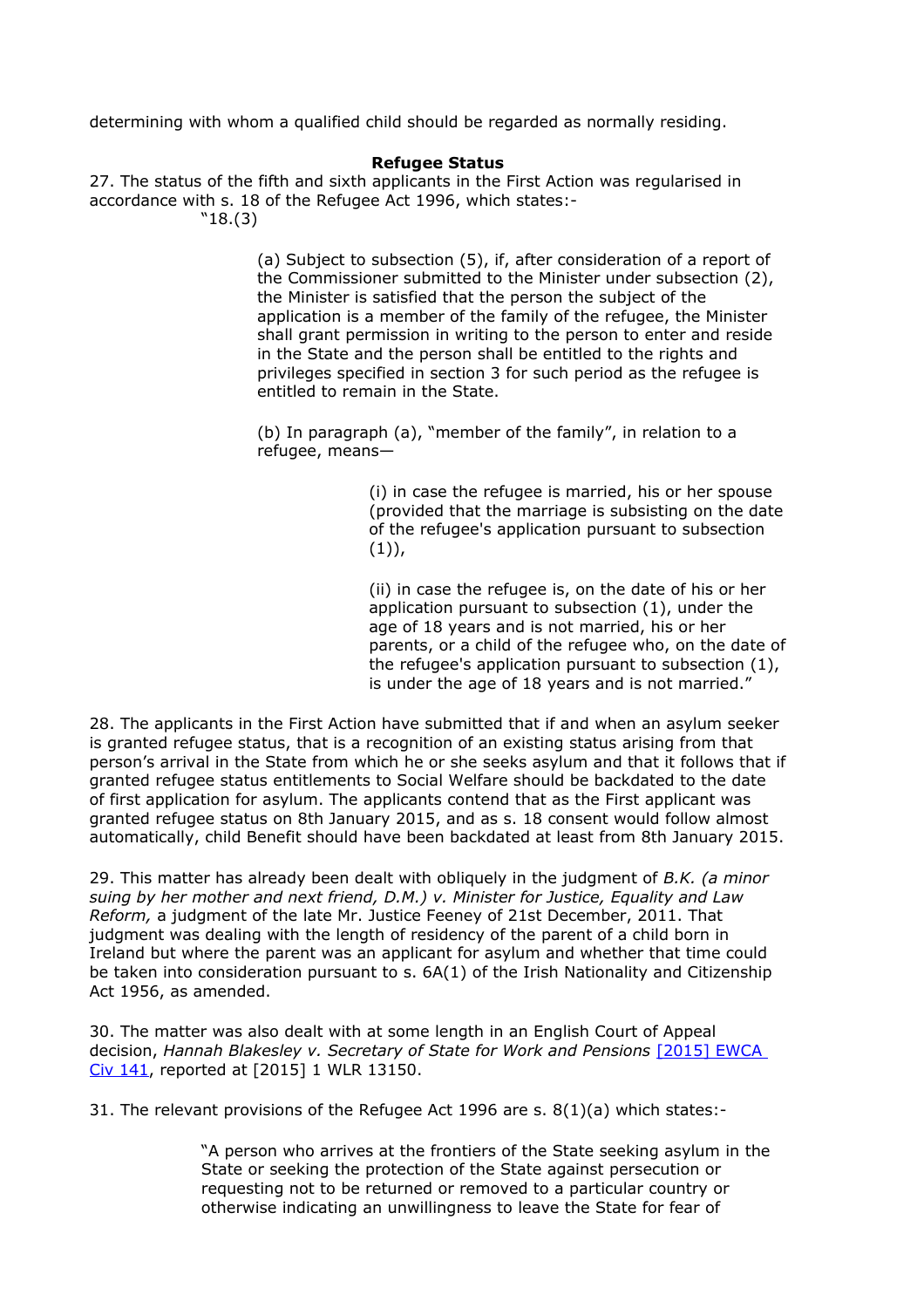persecution—

(i) shall be interviewed by an immigration officer as soon as practicable after such arrival, and

(ii) may apply to the Minister for a declaration."

### 32. Section 9 states:-

"(1) Subject to the subsequent provisions of this section, an applicant, being a person referred to in section  $8(1)(a)$ , shall be given leave to enter the State by the immigration officer concerned.

(2) Subject to the subsequent provisions of this section, a person to whom leave to enter the State is given under subsection (1) or an applicant, being a person referred to in section 8 (1) (c), shall be entitled to remain in the State until—

(a) the date on which his or her application is transferred to a convention country pursuant to section 22 , or

(b) the date on which his or her application is withdrawn or deemed to be withdrawn pursuant to subsection (14) (b), or

(c) the date on which notice is sent that the Minister has refused to give him or her a declaration."

#### 33. In *B.K*., Feeney J. at para. 10 stated:-

"…Section 9(2) of the Refugee Act 1996 must be read in the context of the other sections of the Act and in particular in the context of ss. 3, 4, 5 and 18. The provisions of the Act are such that a person who is found to be a refugee does not have the benefits of refugee status backdated under the Act and it follows that if this Court were to accept the interpretation of s. 9(2) of the Act contended for by the applicant, such interpretation would be inconsistent with the other provisions of the Act."

34. In the UK decision, *Blakesley v. Secretary of State for Work and Pensions*, Jackson

L.J. first analysed Article 23 of the Geneva Convention which states:-

"Public Relief

The Contracting States shall accord to refugees lawfully staying in their territory the same treatment with respect to public relief and assistance as is accorded to their nationals."

35. At para. 32 of his judgment, Jackson L.J. compared the wording in different Articles of the Convention by stating:-

> "It can be seen that articles 20, 22, 24.2, 24.3, 24.4 and 33 apply to 'refugees'. Articles 23 and 24.1 apply to 'refugees lawfully staying in their territory'. Article 32 applies to 'a refugee lawfully staying in their territory'.

# 36. He went on to state at para. 41:-

"41. If it was intended that all welfare benefits should be backdated for genuine refugees, article 23 would have referred to 'refugees', not 'refugees lawfully staying in their territory'. A refugee is only 'lawfully staying in' the UK once it is established that he/she is indeed a refugee. During the earlier period, although he/she is a refugee, no-one knows that this is the case. His/her presence is tolerated, because the UK cannot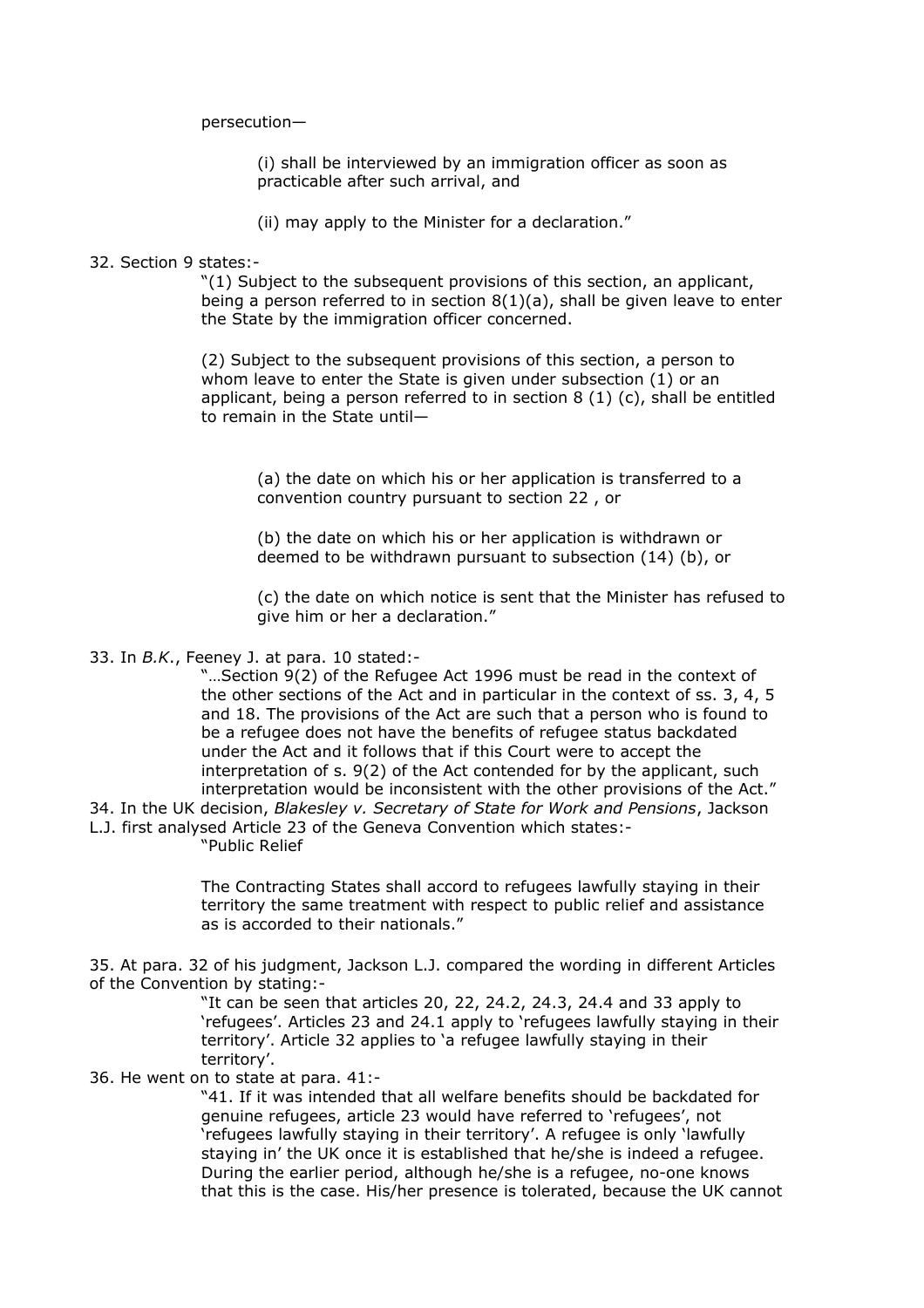take the risk of expelling someone who may turn out to be a genuine refugee. His/her presence only becomes 'lawful' under UK law when the proper authority (either the Secretary of State or on appeal a tribunal) has determined that the person is a refugee.

42. In my view this interpretation is entirely consistent with the broad humanitarian aims of the Convention. Both category 1 and category 2 asylum seekers receive accommodation and support at a basic level while their claims are being processed. As soon as that process is complete, the category 1 asylum seekers become established refugees and receive the full range of mainstream benefits. Taking the facts of the present case as an example, I do not see how it serves the broad humanitarian aims of the Geneva Convention to pay to the appellant a large lump sum representing historic accumulated income support. The appellant has received proper support, albeit under a different statutory regime, ever since she arrived in this country."

37. The court then went on to deal with Article 28 of Council Directive 2004/83/EC which states:-

> "1. Member States shall ensure that beneficiaries of refugee or subsidiary protection status receive, in the Member State that has granted such statuses, the necessary social assistance, as provided to nationals of that Member State.

> 2. By exception to the general rule laid down in paragraph 1, Member States may limit social assistance granted to beneficiaries of subsidiary protection status to core benefits which will then be provided at the same levels and under the same eligibility conditions as nationals."

# 38. At para. 57, the Honourable Judge stated:-

"57. I have nevertheless carefully considered both the recitals and the text of the Qualification Directive to see whether it goes beyond the requirements of the Geneva Convention in relation to the back-payment of welfare benefits. I do not think that it does. Recitals 14, 33 and 34 do not suggest any such intention. Nor do the general provisions of chapter VII.

58. In my view the phrase 'beneficiaries of … refugee protection' in article 28 means persons whose status as refugees has been established. The verb 'receive' means 'receive from then onwards'. There is no express or implied obligation to make a lump sum payment representing the difference between the earlier asylum support payments or benefits in kind and mainstream benefits. If there were such a requirement, I would expect to see further provisions in the Qualification Directive explaining at least in outline how this should be achieved. In particular, some mechanism should be specified for reconciling the different regimes in the Reception Directive and the Qualification Directive. The Directives do not contain any such mechanism."

### 39. He went on to state at para. 65 & 72,

"65. Secondly, there is no analogy between asylum seekers and British citizens in need of social assistance. In the case of asylum seekers it is not known whether they have any entitlement to be in this country. Therefore they all receive support under an asylum support scheme, which complies with the obligations imposed by the Geneva Convention and the Reception Directive. British citizens in need of social assistance are in a different position and they receive mainstream benefits.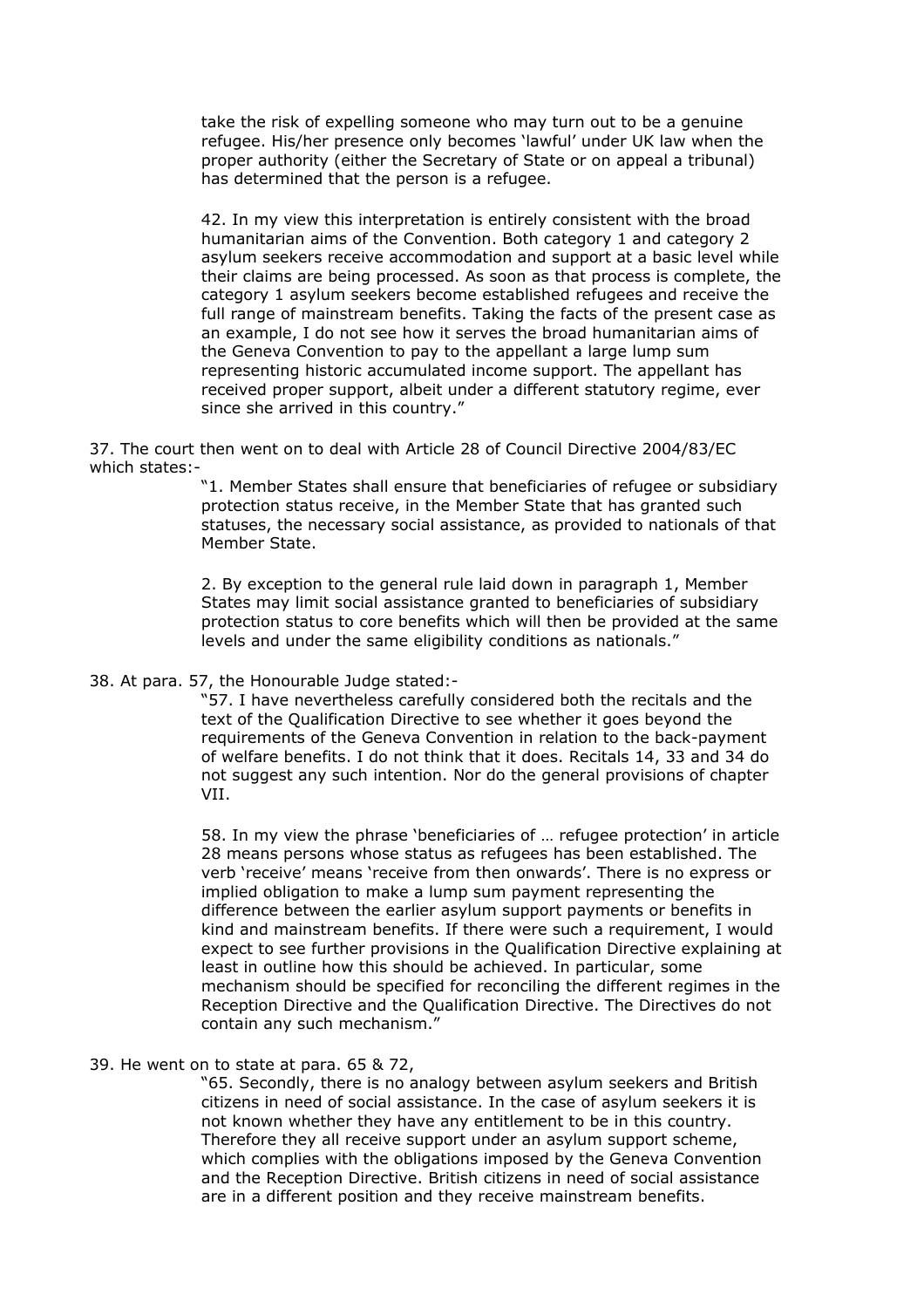72. In my view the UK is entitled to establish a support scheme for asylum seekers which is less generous than mainstream benefits, provided that it complies with the requirements of Council Directive 2003/9/EC (the Reception Directive). Successful asylum seekers receive the same welfare benefits as UK citizens as from the date when their refugee status is established. The international instruments upon which the appellant relies do not require the UK Government to make lump sum payments to successful asylum seekers representing the difference between previous asylum support and mainstream benefits."

40. In summary, the consent granted to an asylum seeker pursuant to s. 9 of the Refugee Act 1996, to enter the State and remain there is a restricted consent pending the determination of the status of the asylum seeker. If the asylum seeker is subsequently granted refugee status or family reunification the legal rights that accrue to the applicant and flow from the new status operate from the date of the grant of declaration by the relevant body in this State and are not backdated so as to entitle the asylum seeker to claim benefits he or she would not be entitled to if not entitled to reside in the State.

41. The Republic of Ireland has opted to deal with the welfare of asylum seekers by way of direct provision rather than using the provisions of social protection and social welfare legislation. This system of direct provision for the purposes of these proceedings has been set out in detail in the affidavit of Eugene Banks, sworn on 10th November, 2015.

# **The Status of the Second Applicant in the Second Action**

42. This applicant who is a Third County national from Nigeria was granted the right to reside in the State, by reason of her daughter being born in the State and her daughter's status as an E.U. citizen. These are known as *Zambrano* rights, after the E.U Court of Justice *case Zambrano v. Office National de l'Emploi(ONEm)* C- 34/09.

43. The applicants in their legal submissions have submitted that these rights are declaratory of a pre existing right. At para 22 the submission states:-

> "*Zambrano* rights are, indisputably, derived from EU law, primarily Article 20 TFEU, and *must* be recognised by Member States, where found to exist on a factual basis. This requires a case-by-case assessment by the appropriate authorities in individual Member States (see *M.Y. v MJELR & ors*) -in this State that task is assigned to the Minister for Justice and Equality- or by the Courts (see *Bakare*, cited above). The fact that Members States enjoy an administrative role in recognising the existence of *Zambrano* rights does not detract from the entitlement to those rights, which is derived solely from EU law, or from the compulsory nature of the granting of those rights, as determined by the jurisprudence of the Court of Justice. The effect of the rights is the ostensible dis-applying of longstanding Supreme Court authority and domestic statutory provisions which would otherwise have curtailed the rights of such persons."

44. It is therefore submitted that the *Zambrano* rights are declaratory of a pre existing right.

45. The Respondents have submitted that is not the case. Paras 26 and 27 of their submissions state:-

"26. In the circumstances, the national measures in *Zambrano* had the

…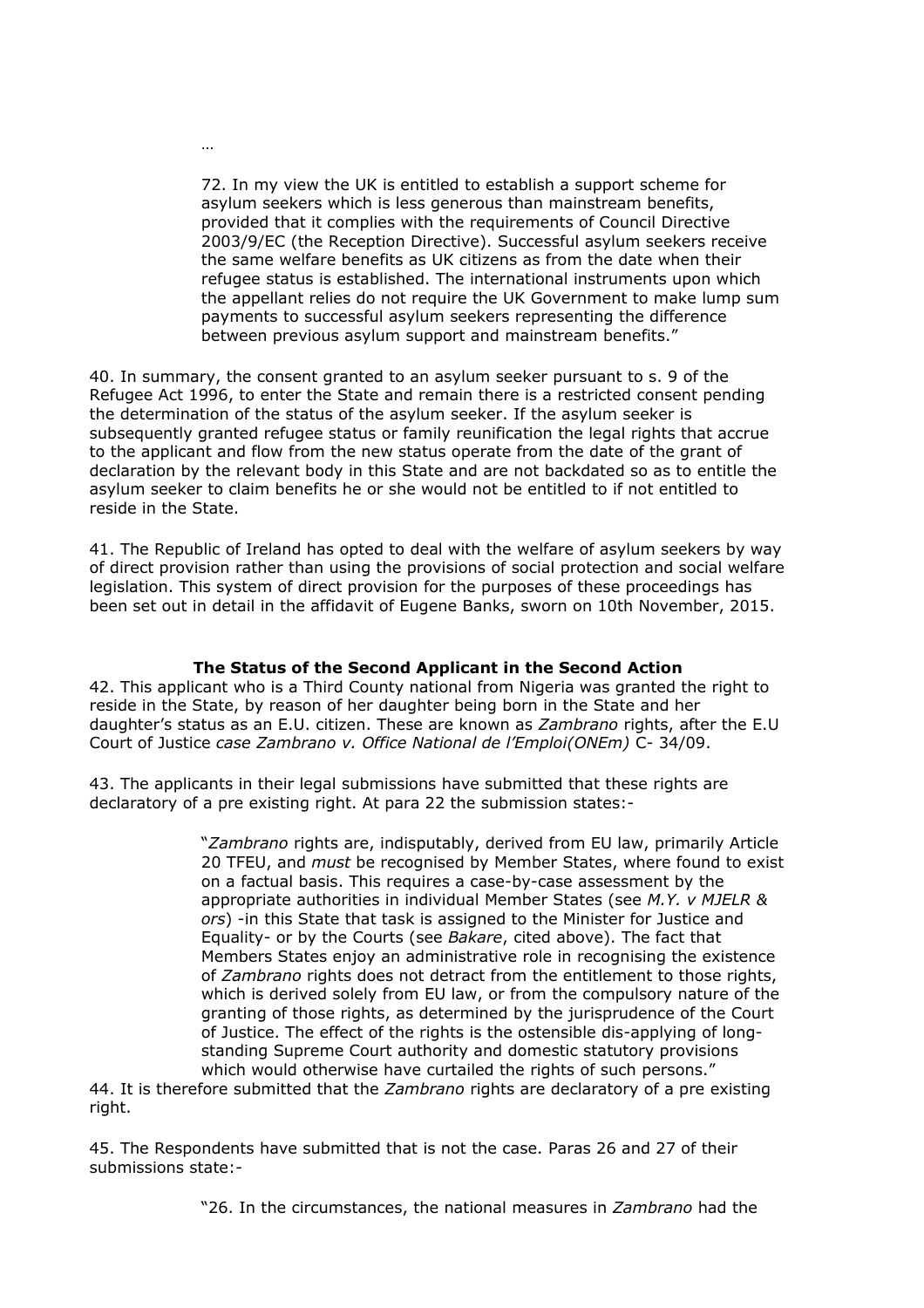effect of requiring the citizens of the Union to leave the territory of the Union in order to accompany their parents. Such a scenario was in direct contradiction to the substance and meaning of Union citizenship. It was the failure of the Kingdom of Belgium to grant Mr Zambrano a right of residence that would have the inevitable consequence that he and his Union citizen children would be required to leave the Union territory.

27. It is clear therefore, that a central tenet of the decision in *Zambrano* is that the national measure must have the effect of depriving the Union citizen child of the genuine enjoyment of the substance of the rights attaching to the status of the EU citizen before such measure can be said to offend Article 20 of the TFEU.

## 46. Article 20 of the TFEU provides:-

*"1. Citizenship of the Union is hereby established. Every person holding the nationality of a Member State shall be a citizen of the Union. Citizenship of the Union shall be additional to and not replace national citizenship.*

*2. Citizens of the Union shall enjoy the rights and be subject to the duties provided for in the Treaties. They shall have, inter alia:*

*(a) the right to move and reside freely within the territory of the Member States;*

*(b) the right to vote and to stand as candidates in elections to the European Parliament and in municipal elections in their Member State of residence, under the same conditions as nationals of that State;*

*(c) the right to enjoy, in the territory of a third country in which the Member State of which they are nationals is not represented, the protection of the diplomatic and consular authorities of any Member State on the same conditions as the nationals of that State;*

*(d) the right to petition the European Parliament, to apply to the European Ombudsman, and to address the institutions and advisory bodies of the Union in any of the Treaty languages and to obtain a reply in the same language.*

*These rights shall be exercised in accordance with the conditions and limits defined by the Treaties and by the measures adopted thereunder."*

47. After the birth of her child the second applicant made an application to regularise her status and claim *Zambrano* rights. During this process the first and second applicants remained in direct provision having their basic needs met by the State. The Court has already held that Child Benefit was not the automatic right of the child, as it was payable to the second applicant as a qualified person. During the time period in question from 23rd December 2014 to January 2016, there was never any risk that the first applicant would be compelled to leave the E.U.

48. The applicants do not have a right to Child Benefit and to have it backdated to date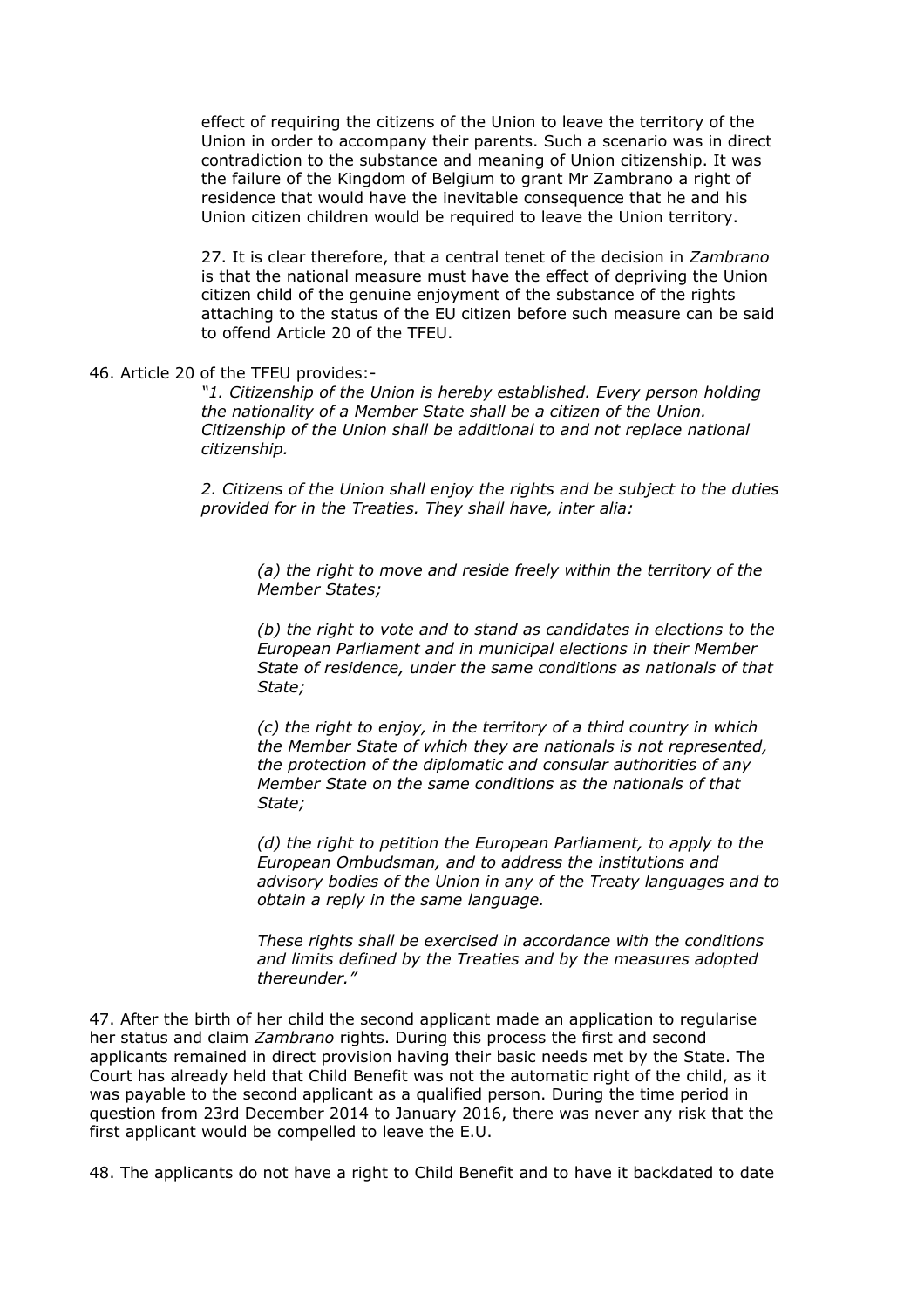of birth on the basis of *Zambrano* rights.

# **Is the requirement of the habitual residence**

# **of the qualified person discriminatory**

49. Habitual residence conditions are a feature of social welfare benefits generally and are not confined to the payment of child benefit.

50. There have been a number of decided cases in this jurisdiction in respect of EU citizens who have come to Ireland as self employed persons whose work dried up and who were not entitled to claim social welfare entitlements because they had no longer a right to reside in Ireland. In that context, the High Court in a number of decisions has had to consider if this provision is discriminatory in particular in applying EU law. These have been outlined in the written submissions of the respondents. In particular in *Genov & Anor v. Minister for Social Protection & Ors* [\[2013\] IEHC 340,](http://www.bailii.org/ie/cases/IEHC/2013/H340.html) at p. 25 under the heading "Is the right to reside test discriminatory" Hedigan J. stated:-

> *"The respondents state that it has always been and it remains the State's view that those without a right to reside in the State should not have access to social welfare entitlements and thus have made this a requirement in s.246 cited above. I accept the respondents' argument that this provision is objectively justified in the interests of preserving the limited resources of this State in funding its social welfare system. This clearly is a logical and reasonable rationale, is one that stands independent of the nationality of the applicants herein because it applied to all citizens of Member State other than Ireland regardless of their nationality and seems proportionate to the legitimate aim of best using the limited resources of the State."*

51. In respect of the applicant family in the First Action the children of the fifth and sixth applicants are in two distinct categories. The first applicant as and from 8th January, 2015, was recognised as a refugee and thus, had a right to reside and was deemed to have habitual residence.

52. The second, third and fourth applicants minor children of the fifth and sixth applicants, did not have refugee status but were ultimately granted family reunification status on 11th September, 2015, pursuant to the provisions of s. 18 of the Refugee Act 1996.

53. Insofar as the second, third and fourth applicants are concerned, the sixth applicant was never in a position to claim child benefit for these children. The sixth applicant was in direct provision from her arrival in the country. Her legal status was not finalised until 11th September, 2015, when she was granted family reunification pursuant to s. 18 of the Refugee Act 1996.

54. All of the decided case law of the High Court and Supreme Court has indicated that the presence of an asylum seeker pursuant to s. 9 of the Refugee Act 1996, does not confer a right of residence or habitual residence on the applicant. The relevant cases are, *Gonescu & Ors v Minister for Justice & Ors* [\[2003\] IESC 49](http://www.bailii.org/ie/cases/IESC/2003/49.html) Supreme Court Murray C.J.; *Sofroni & Ors v. Minister for Justice, Equality & Law Reform* (Unreported, High Court, 9th July 2004) Peart J; *Muresan v. Minister for Justice, Equality & Law Reform* [2004] IEHC 348, Peart J; and *Simion ( S.G.) v. Minister for Justice, Equality and Law Reform* [2005] IEHC 298.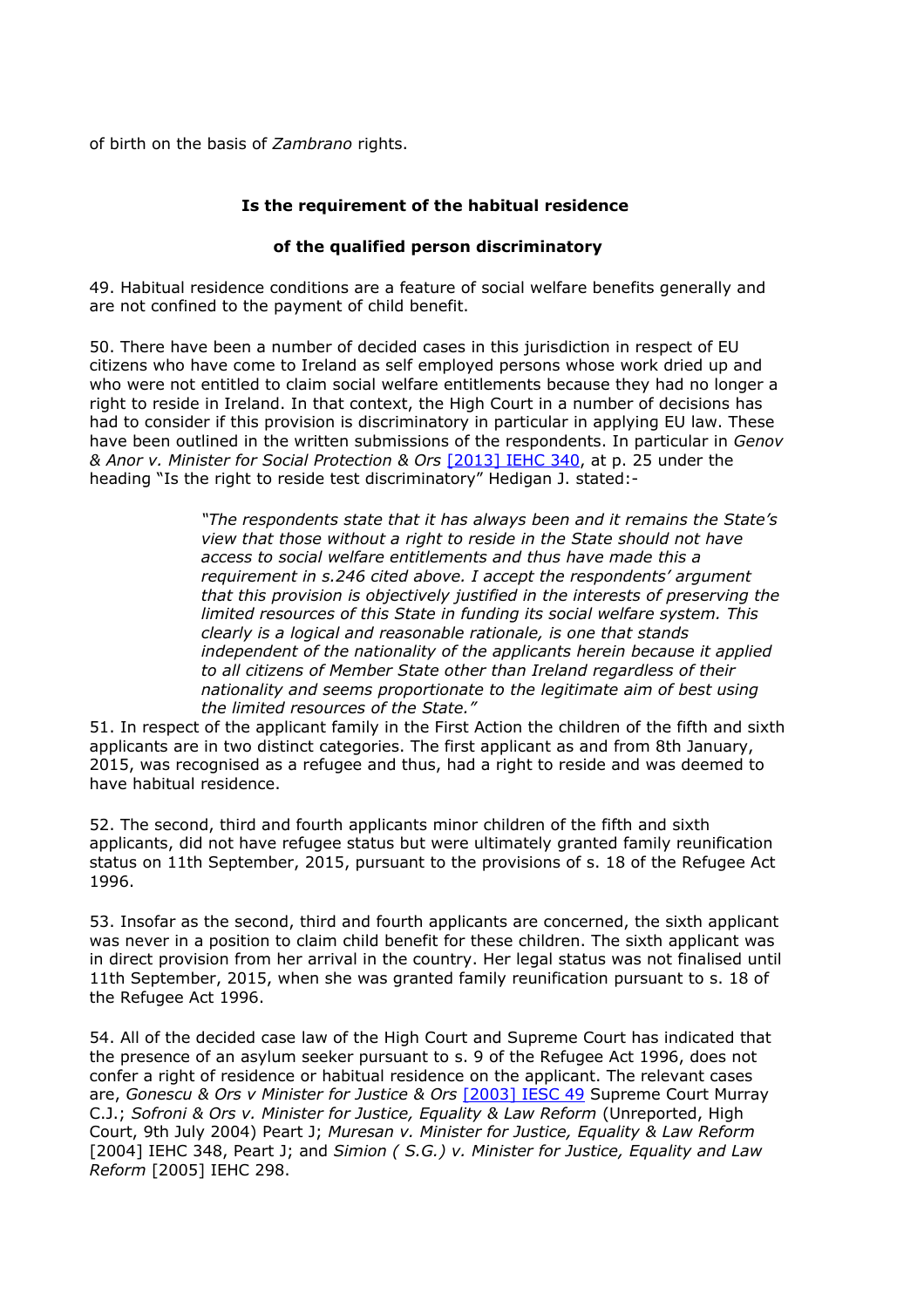55. I cannot see how this is arbitrary or unfair.

56. The Oireachtas has determined that a prerequisite for the payment of child benefit to a qualified person is habitual residence.

57. The sixth applicant by reason of her status as a citizen of another State seeking asylum in Ireland was not habitually resident in Ireland when she made an application for child benefit on 13th February, 2015.

58. Between 8th January, 2015, and September 2015, the period for which the first applicant had refugee status, the sixth applicant the relevant putative qualified person still did not have habitual residence in Ireland. This did not come about until she was granted family reunification rights on 11th September, 2015.

59. Section 246(8) of the Act specifically restricts the designation of habitual residence for any period before the date she was granted family reunification rights, thus the first respondent had no discretion in law to backdate the benefits prior to 11th September, 2015.

60. While no anomalous situation arises in respect of the second, third and fourth applicants, it does lead to an anomalous situation for the first applicant, in that the generally regarded position was that once the first applicant was granted refugee status, his parents, as a matter of course, would be granted family reunification rights unless there was serious security implications arising in granting that. So to that extent, for the short period of time from 8th January, 2015, to 11th September, 2015, the position of the first applicant in relation to the payment of child benefit was different to that of the chid of a qualified parent who had a right of residence.

61. I do not regard this as constitutionally infirm in accordance with Irish constitutional principles, as the first applicant had at all times the right to reside with the sixth applicant in direct provision and was having his needs met by direct provision. Though not ideal, it was objectively justified as the respondent was entitled to preserve the requirement of habitual residence for Social Welfare benefits.

62. I cannot see how there was invidious discrimination applicable in the case of the first applicant. Habitual residence conditions apply equally to Irish citizens and non-Irish citizens and the equality guarantee in the Constitution does not require identical treatment for all persons without recognition of difference of circumstances. While the court has some concerns about the absolute nature of s. 246(8) of the Social Welfare Consolidation Act 2005, the court would not regard that provision of the Act as unconstitutional, as it is consistent with the regime that the State has put in place to comply with the Geneva Convention and Council Directive 2004/83/EC. I do not consider that the provisions of ss. 220(3), 246(5) 246(7) and 246(8), breach the provisions of s. 3(2)(ii) and 18(3) of the Refugee Act 1996, or Articles 20, 23, 28 of Council Directive 2004/83/EC.

63. In the second case, the second applicant, Faith Osagie, was an asylum seeker and was thus not habitually resident. There is no allegation of culpable delay on the part of the respondents. Again, an anomalous situation for the first applicant, an Irish citizen from 23rd December, 2014, to January 2016, arose. During that period of time, the first applicant continued to have the right to access direct provision.

64. The respondent had to be given some time to deal with the application of the second applicant and until her position was regularised, the second applicant was not a qualified person to claim child benefit. The respondents were entitled to maintain the integrity of the habitual residence qualification. The second applicant did not have any right during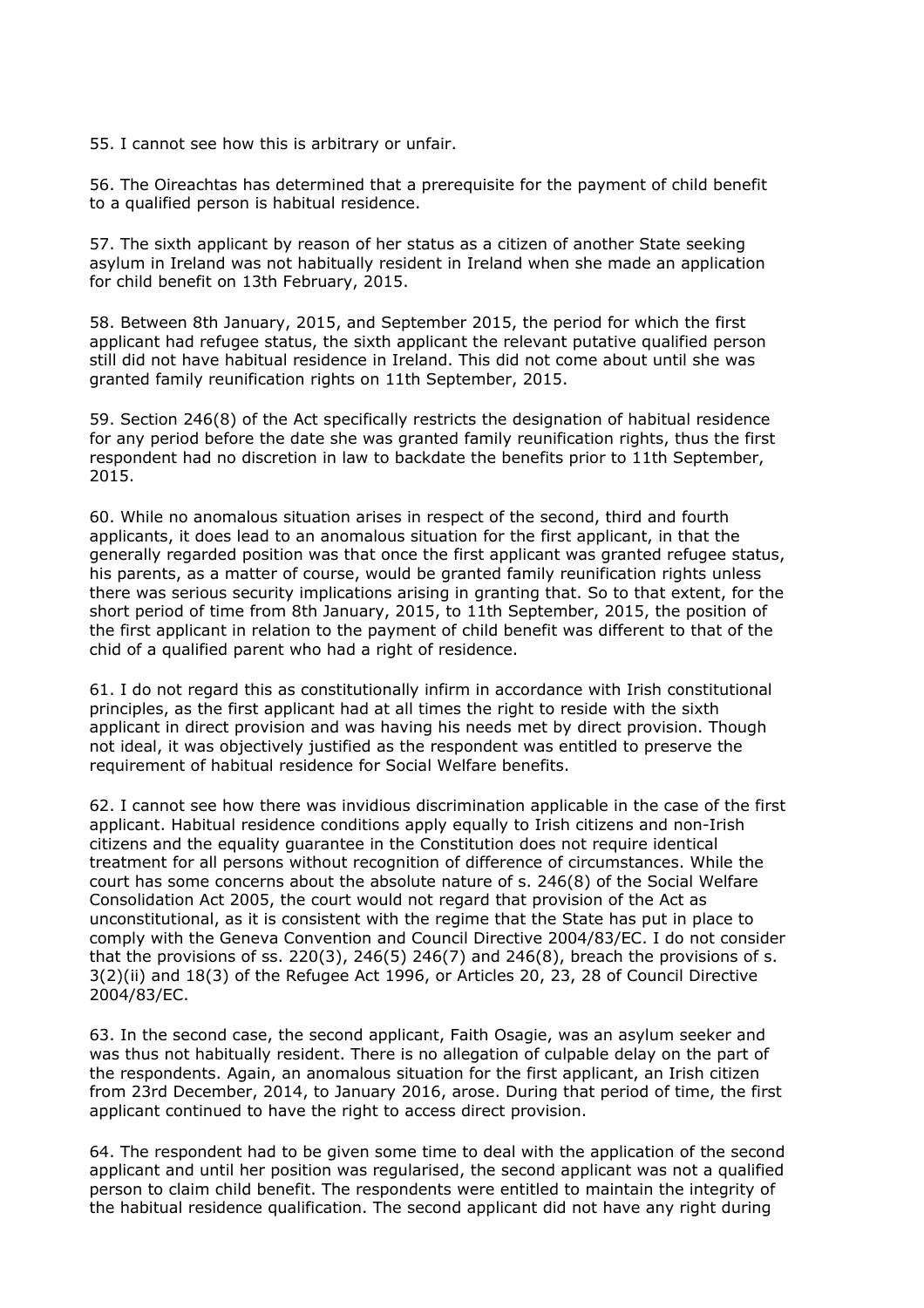the period of time to claim other social welfare benefits as well as child benefits. Again, I did not consider this as constitutionally infirm for the reasons already stated.

# **Articles 20, 23 and 28 of EU Directive 2004/83 and**

# **Charter of Fundamental Rights of the European Union**

65. The court has already considered Article 28 when reviewing the judgment in Blakesley, and concurs with that judgment in its finding that the Article does not require the backdating of social benefits. Habitual residence is a prerequisite for all social welfare entitlements in Ireland irrespective of the status of the applicant. To the extent that there was a delay and thus a restriction on the rights of the first applicant, because of the status of the sixth applicant in the first action and the second applicant in the second action, which had to be regularised, I do not consider that it breached Article 28 as I do not consider it disproportionate or intolerable interference with the rights of the first named applicant in each case because of their right of access to direct provision until such times as the status of the qualified person, the mother in each case, was regularised. I do not consider that Articles 20 or 23 were breached. I also do not consider that Article 18 of the Charter of Fundamental Rights of the European Union has been breached.

### **Alleged Breach of the European Convention on Human Rights and the application for a declaration pursuant to Section 5 of European Convention on Human Rights Act 2003,that sections 220(3), 246(5), 246(7) and 246(8) of the Act taken individually if together incompatible with the Convention**

66. Article 8 of the European Convention on Human Rights (ECHR) states that:- "1. Everyone has the right to respect for his private and family life, his home and his correspondence.

> 2. There shall be no interference by a public authority with the exercise of this right except such as is in accordance with the law and is necessary in a democratic society in the interests of national security, public safety or the economic wellbeing of the country, for the prevention of disorder or crime, for the protection of health or morals, or for the protection of the rights and freedoms of others."

67. Section 5(1) of the European Convention of Human Rights Act 2003, states:- "In any proceedings, the High Court, or the Supreme Court when exercising its appellate jurisdiction, may, having regard to the provisions of section 2 , on application to it in that behalf by a party, or of its own motion, and where no other legal remedy is adequate and available, make a declaration (referred to in this Act as 'a declaration of incompatibility') that a statutory provision or rule of law is incompatible with the State's obligations under the Convention provisions."

68. The main concern of the applicants in relation to their treatment is the inadequacy of the direct provision system of catering for asylum seekers and the habitual residence provisions of the relevant provisions of the Social Welfare Consolidation Act 2005.

69. Contracting States do enjoy a degree of latitude in curtailing those rights provided such interference as in accordance with law.

70. In the case of *Stec v. United Kingdom* [\[2006\] ECHR 162,](http://www.bailii.org/eu/cases/ECHR/2006/162.html) the European Court of Human Rights noted in relation to the margin of appreciation to be afforded to